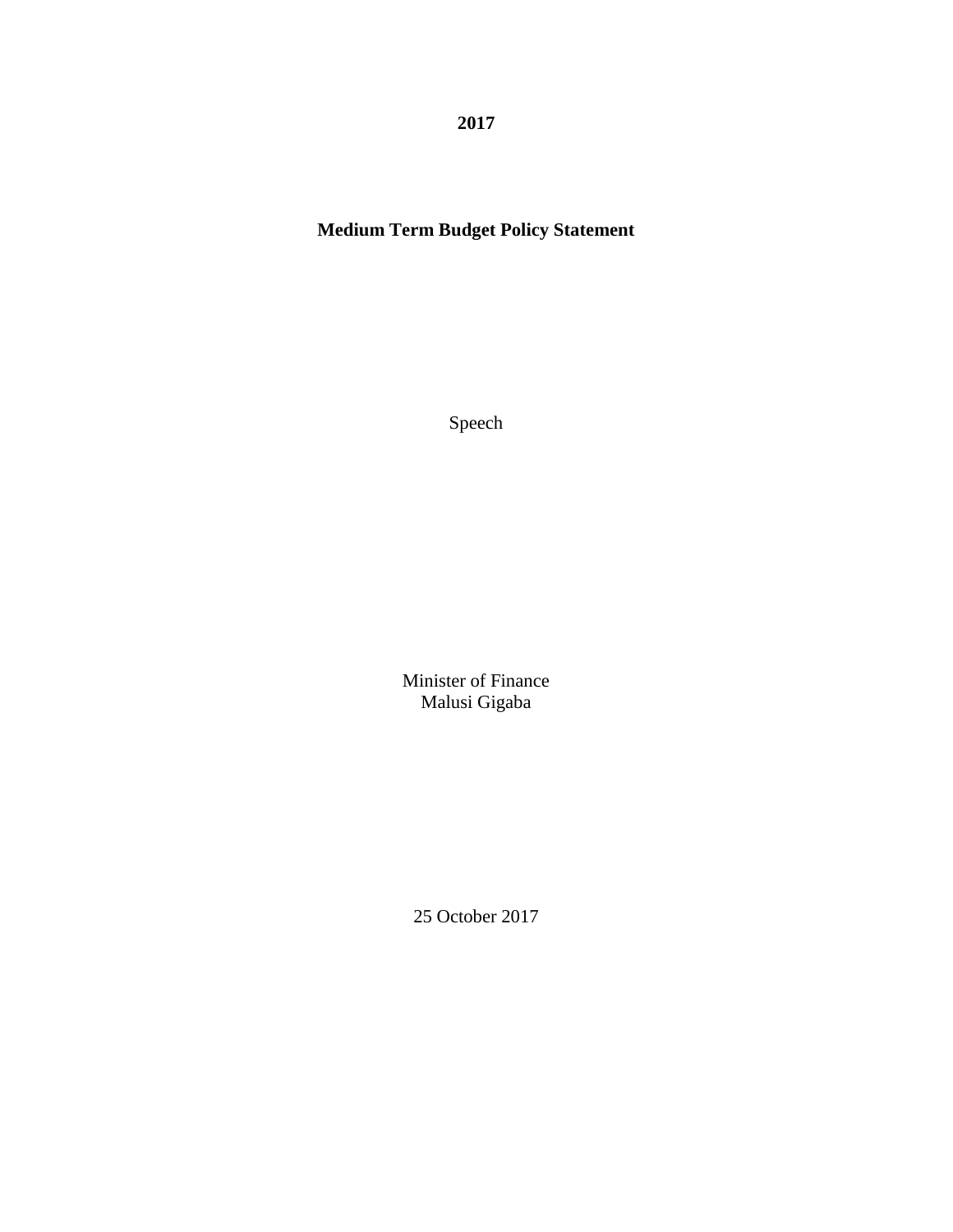Honourable Speaker

Mister President Deputy President Cabinet Colleagues and Deputy Ministers Deputy Speaker MECs for Finance Leaders of all political parties Governor of the Reserve Bank SARS Commissioner Representatives of organized business and labour Civil society and faith community leaders Honourable Members

Fellow South Africans *Molweni! Sanibonani! Dumelang! Goeie middag! Avhusheni!*

It is my privilege to present the twentieth *Medium Term Budget Policy Statement* for consideration of the House and all South African

I also table:

- The Adjusted Estimates of National Expenditure, and
- The Adjustments Appropriation Bill
- The Division of Revenue Amendment Bill
- Taxation Laws Amendment Bill
- **Tax Administration Laws Amendment Bill**
- Rates and Monetary Amounts and Amendment of Revenue Laws Bill

#### **Introduction**

As we consider the medium-term outlook, one is reminded of a poem by Ben Okri, entitled 'Poetic Fight', which I quote:

"Will you be at the harvest, Among the gatherers of new fruits? Then you must begin today to remake Your mental and spiritual world, And join the warriors and celebrants of freedom, Realizers of great dreams. You can't remake the world without remaking yourself."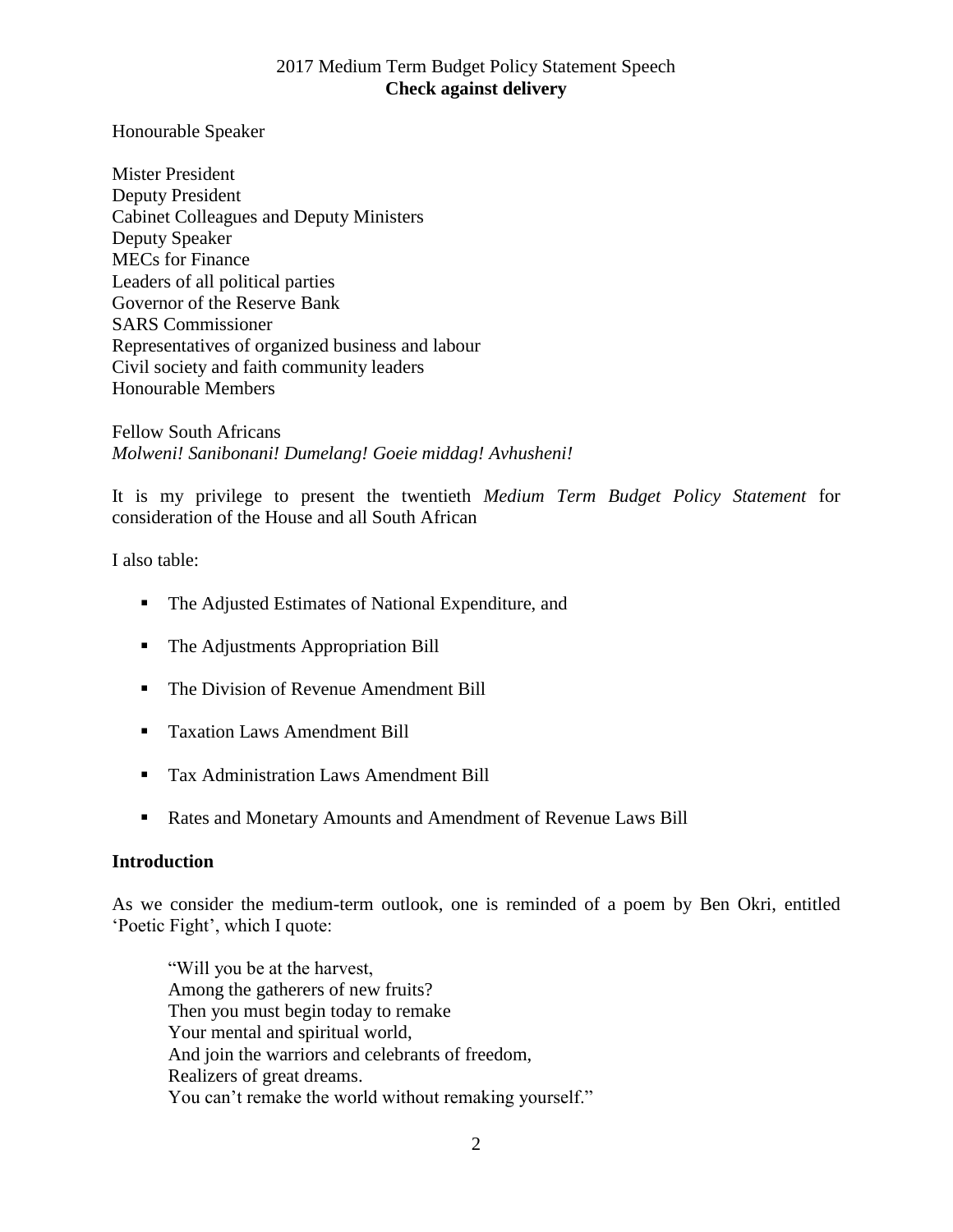With these evocative words, Okri challenges us to remake ourselves in order to remake the world around us.

To become the realizers of great dreams, we must challenge and reimagine ourselves, be prepared to reinvent and create anew.

As part of this mammoth effort, and in one on the most important achievements of the fourth democratic administration, a National Development Plan (NDP) was developed five years ago, constituting a long-term vision for the country.

The NDP was developed through an unprecedented and remarkably inclusive process, canvassing the views of South Africans from all walks of life, and drawing in the best national expertise and minds, as embodied by the distinguished and diverse group of national planning commissioners who developed the plan.

This culminated in the Vision 2030, which spelled out what was required to realize our aspirations for our society, and for all who live in it.

It was absolutely critical for Vision 2030 to use as a starting point the aspirations for our people.

That is what government is about, and that is what development is also about – putting in place the conditions for people to realize their aspirations for themselves.

This is true to Okri's clarion call which exhorts us not merely to be at the harvest or the realization of the dreams, but to be among the gatherers of the fruit and the realizers of the great dreams, to be present at the letsema not merely as the beneficiary of the harvest of great fruit, but as an active participant of the sowing and ultimately one of the harvesters.

The NDP envisages a future in which our people will not be passive beneficiaries of the largesse of democracy, but indeed active builders and midwives of the South Africa we want.

Indeed we must all be prepared to plant the seeds of the harvest.

As Indian Nobel prize laureate and development economist Amartya Sen observed in his book, *Development As Freedom*:

"Development has to be more concerned with enhancing the lives we lead and the freedoms we enjoy. Expanding the freedoms that we have reason to value not only makes our lives richer and more unfettered, but also allows us to be fuller social persons, exercising our own volitions and interacting with – and influencing – the world in which we live."

Our people aspire: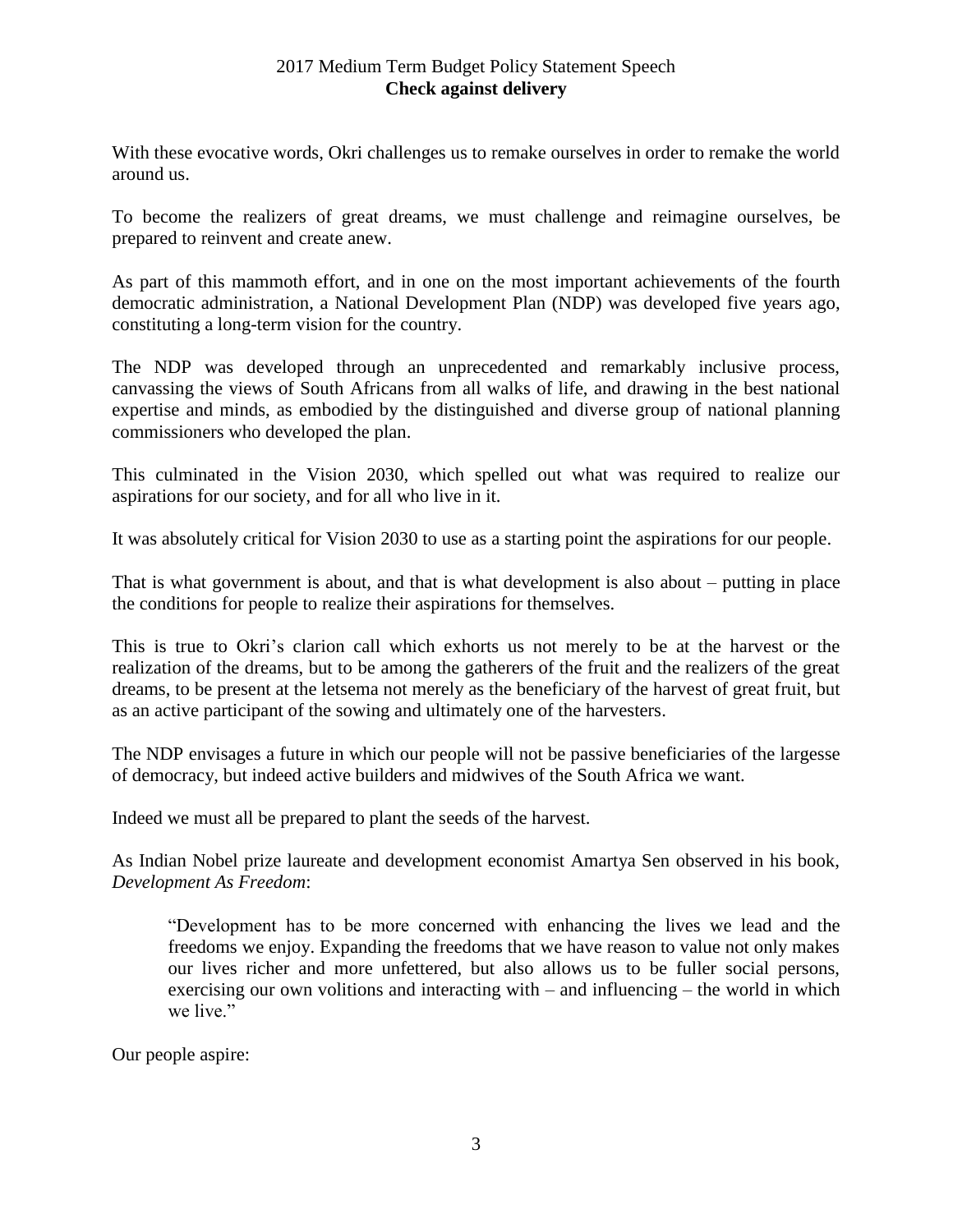- to raise their children in conditions of safety, free from threats of sexual assault, drugs and gangsterism;
- to live healthy lives, with access to medical care to prevent and treat illnesses;
- to develop their capabilities through education and training, apprenticeships and employment;
- to build wealth sufficient to live a decent lifestyle now and in their years of retirement, and to leave something to their families after passing on; and,
- perhaps above all, to actualize themselves, to take advantage of all that life has to offer, and pursue their dreams as masters of their own destiny.

At its core, it is this fundamental purpose of enabling people-centred development that is and must be the central objective of government, and the capable and developmental state called for by Vision 2030.

In this regard, the Medium-Term Budget Policy Statement (MTBPS) is an important opportunity to reflect on the country's finances and economic outlook, and to what extent this outlook supports our national development objectives as articulated in Vision 2030.

It is an opportunity to think about how we must remake ourselves, if we are to reach the harvest evoked by Okri.

We are giving an honest view of the challenges facing our country.

It is not in the public interest, nor is it in the interest of government, to sugar-coat the state of our economy and the challenges we are facing.

It is only when we understand these challenges fully and candidly that we will know what to do and can decide what course we must take in addressing them, as well as what trade-offs we must make in the national interest.

The fiscal framework we present to you recognizes this and does exactly this.

The period ahead is not going to be an easy one.

Our resolve is to remain on course and not to deviate irretrievably from the fiscal consolidation agenda we embarked on a few years ago.

We will continue to optimize, squeeze and innovate to improve the quality and efficiency of our spending.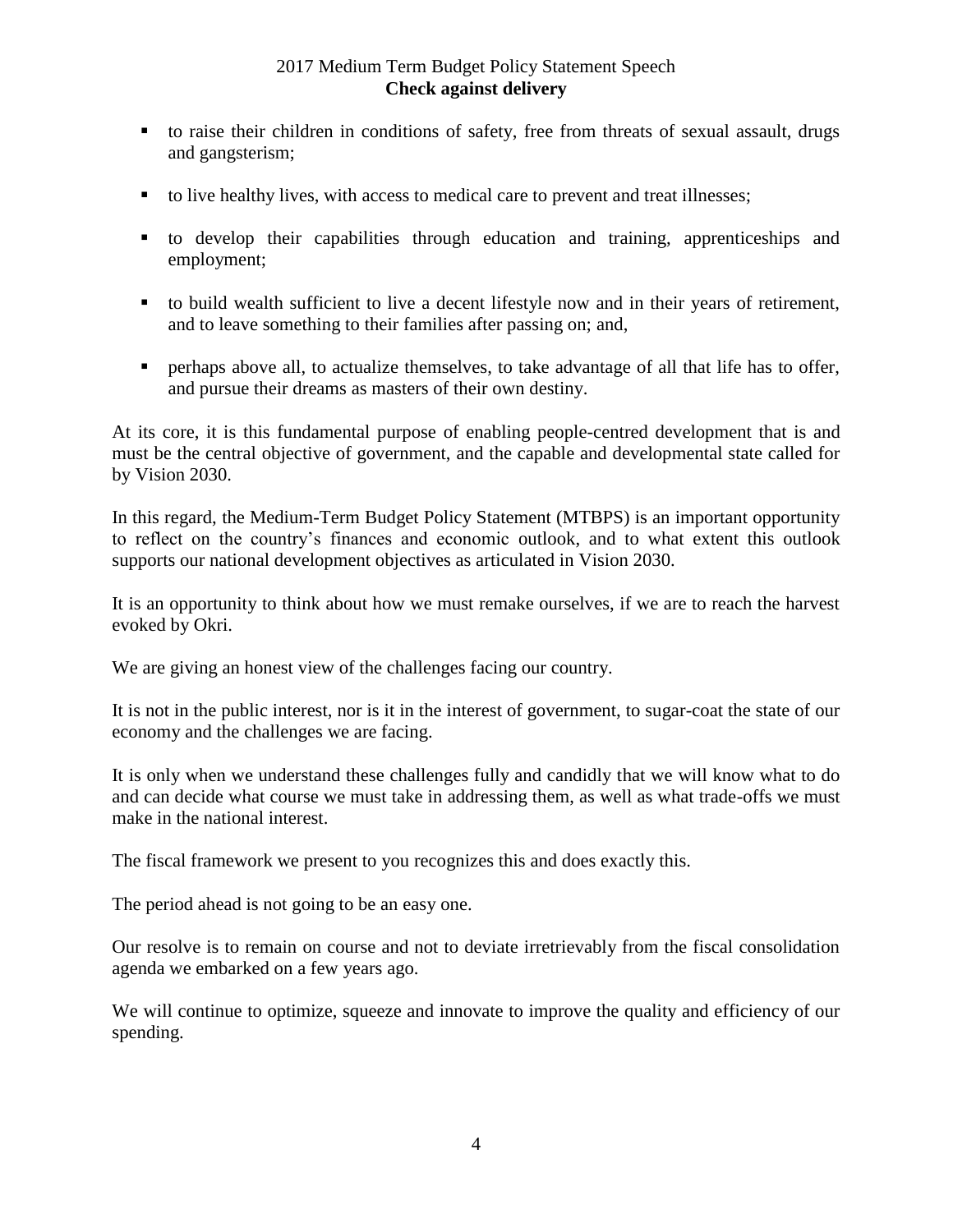We will continue to explore options available to us to stretch the rands in our care to address the challenges faced by the majority of the South African people – particularly unemployment, poverty and inequality – and the myriad social problems which emanate from these.

It is tough but we must rise to the occasion.

Improving our economic growth outlook over the period ahead remains our biggest challenge.

Creating jobs and dramatically rolling back the tide of unemployment remains our most urgent priority.

Ukuthuthukisa, nokulingana ngokomnotho, nokwandisa amathuba emisebenzi kubantu bakithi, yikho okumele sikuqhambise kukho konke esikwenzayo.

Government cannot do it alone.

We need business, labour and civil society to come together to forge common solutions to growing the economy inclusively, and on a more radical and sustainable basis.

Together, we must forge not only common dreams and commitments, we must become the architects of the dreams and ideals we share.

Time is of the essence.

Our people want progress; they want tangible improvements in their lives.

Government hears the call for urgency, to act decisively on addressing key problems, and creating tangible outcomes that citizens feel in their daily lives.

Honourable Speaker,

We are proud to say, that even in these difficult times, our nation's budget continues to be a platform for social and economic transformation for all South Africans.

The budget is strongly aligned with constitutional imperatives and is highly progressive.

Two-thirds of spending goes to realizing social rights enshrined in the constitution.

The budget also strengthens the capabilities of working people to meaningfully contribute to national resources.

Among developing countries, our fiscal system is notable for the extent to which it redistributes resources from wealthy to the poor and working families.

In response to spatial inequality, it develops township economies and connects them to economic opportunities, and transfers significant resources from urban to rural communities.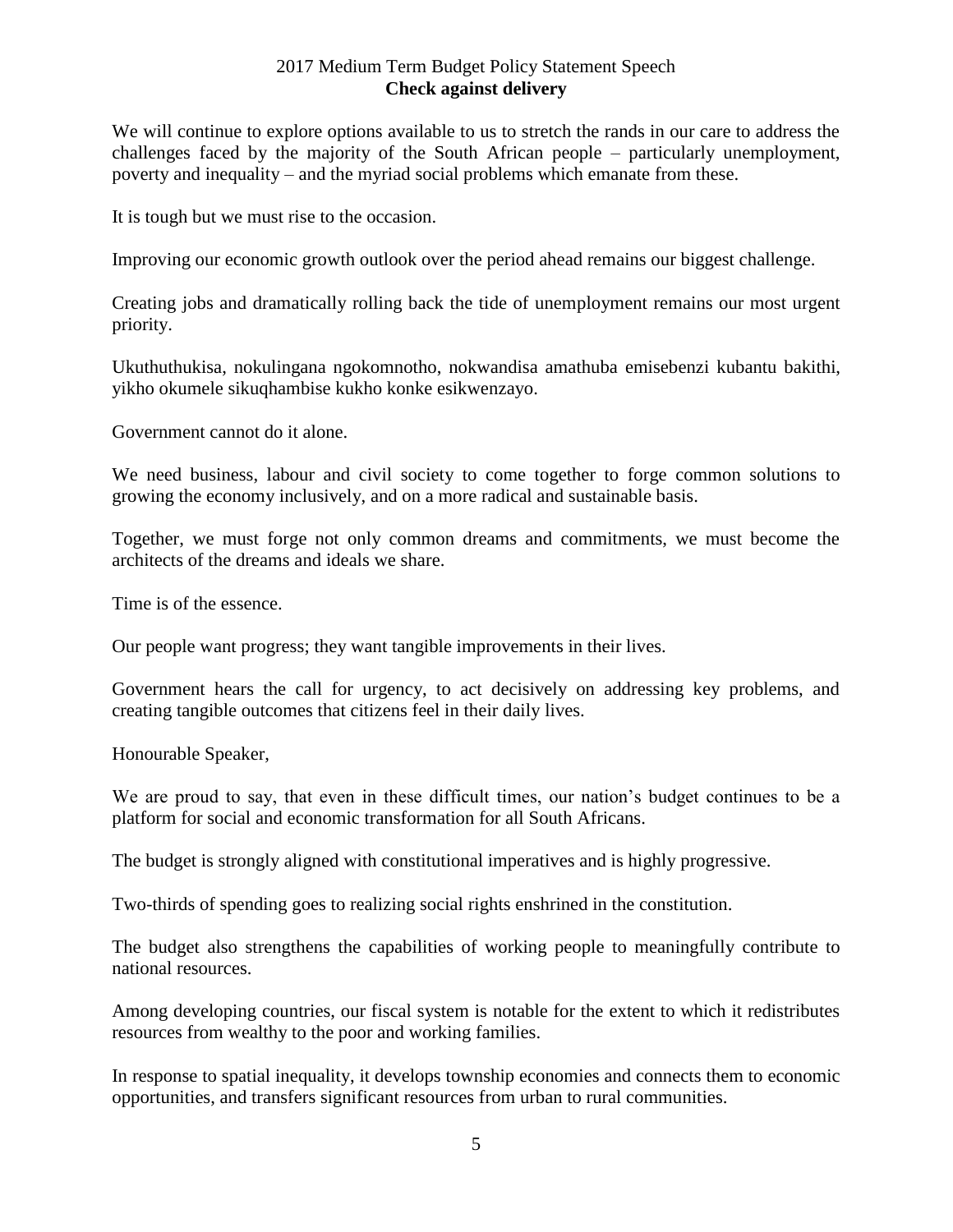It cannot be overstated that the budget's ability to advance constitutional and development objectives relies on economic growth as a prerequisite.

#### **Economic Outlook**

I turn now to the medium-term economic outlook.

Honourable Speaker, we have had to revise economic growth projections downwards from 1.3 per cent as tabled at the time of the budget to 0.7 per cent for 2017.

Growth is subsequently expected to increase slowly reaching 1.9 per cent in 2020.

This trend assumes that the status quo prevails.

Therefore, we have the power to change our course; the political, social and economic agency to chart a new path.

The global environment may be helpful, as growth is improving, despite persisting risks.

The IMF projects that global growth will average 3.6 per cent in 2017 and reach 3.7 per cent in 2018.

The positive global outlook reflects a recovery in demand and trade in Europe and Asia.

World trade volumes are expected to increase by 4.2 per cent in 2017.

Low interest rates in the United States, Europe and Japan remain supportive of growth.

The US will reach its pre-crisis average growth rate of 2.3 per cent next year, which bodes well for broader global conditions.

The Euro area will continue to benefit from strong domestic demand.

In Japan, better-than-expected growth in net exports is likely to improve its performance in 2017.

Brazil and Russia have returned to growth after lengthy recessions.

Growth in Brazil has been supported by a strong export performance.

In Russia, stabilising oil prices and improved confidence have contributed to improved growth outcomes.

Similarly the outlook for Sub-Saharan Africa is projected to recover to 2.6 per cent in 2017, and climb to 3.4 per cent in 2018, which is however still below the average in the pre-crisis years.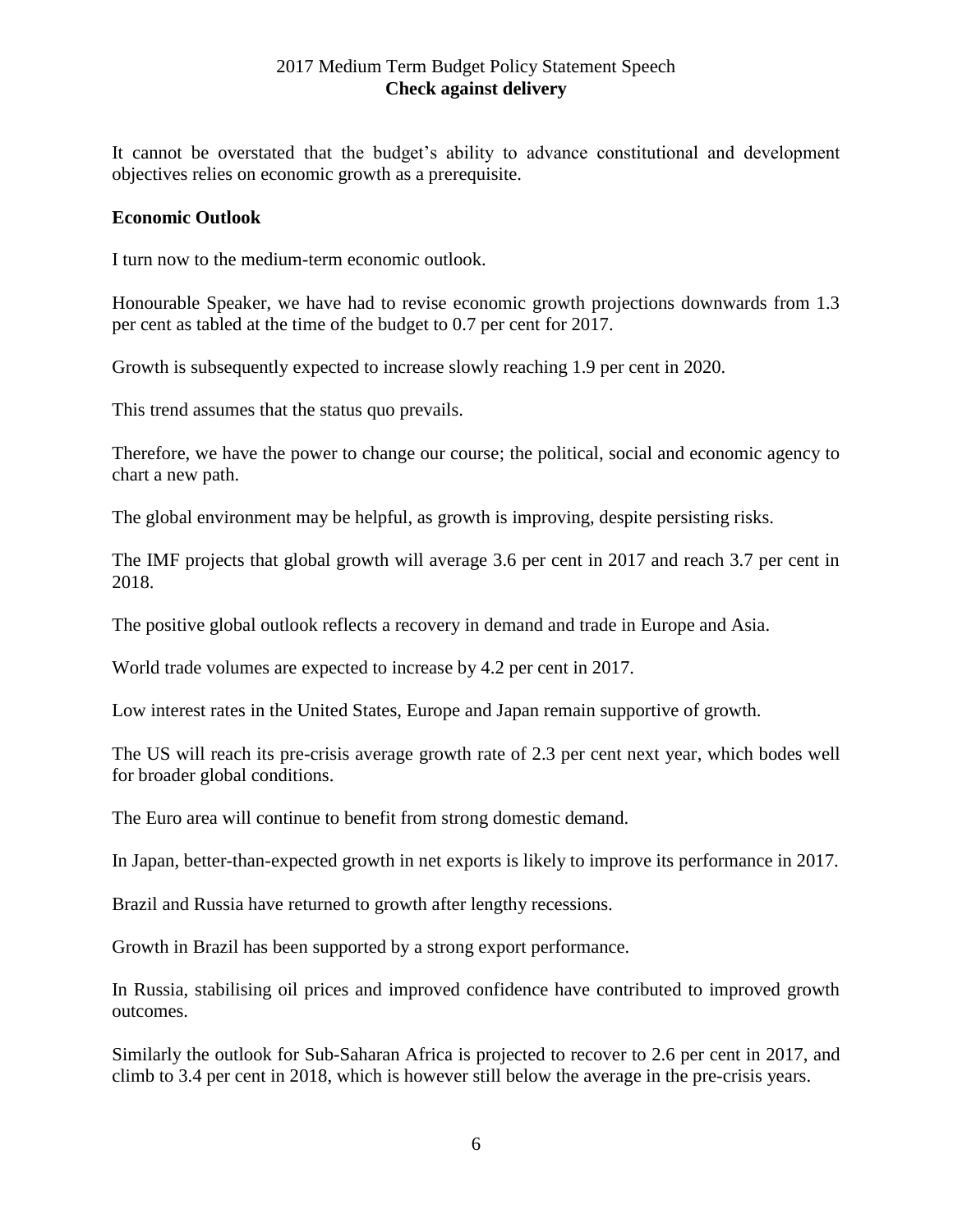Growth outcomes vary across the region, but there are many opportunities.

For example, Kenya and Ethiopia are expected to grow at 5.0 and 8.5 per cent respectively in 2017 due to strong domestic demand and infrastructure investment.

Our firms are in a great position to capitalise on renewed growth in Africa.

The development of our region will depend on how we leverage our global relations and the ability to mobilise both domestic and international resources.

A key opportunity in this regard is to improve regional trade by upgrading key ports of entry, especially Beit Bridge which is the gateway to the North-South Corridor.

The Department of Home Affairs, is working on revamping this and other ports of entry through public-private partnerships, which will improve the movement of travellers and trade facilitation.

Regional development requires capacity building in areas of capital markets, tax collection, combatting illicit financial flows, budgeting, infrastructure financing and development and many others.

Together with Germany we will be chairing a working group at the G20 focusing on mobilising financing for infrastructure in the African continent.

As the global and African economy improves we need to better position ourselves to take advantage of the improved global outlook and, in turn, strengthen our medium and long-term growth prospects.

There is no magic bullet to do this; much depends on the policy choices made and the effectiveness of their implementation.

Procrastination and dithering must end, we must demonstrate decisive leadership.

We must plant the seeds of the harvest we want to reap.

Progress on the reform agenda is critical if we are to take advantage of changing global conditions.

We need to increase the pace of reforms.

Government must improve its productivity and decisiveness.

#### **Achieving inclusive growth and economic transformation**

Honourable Speaker,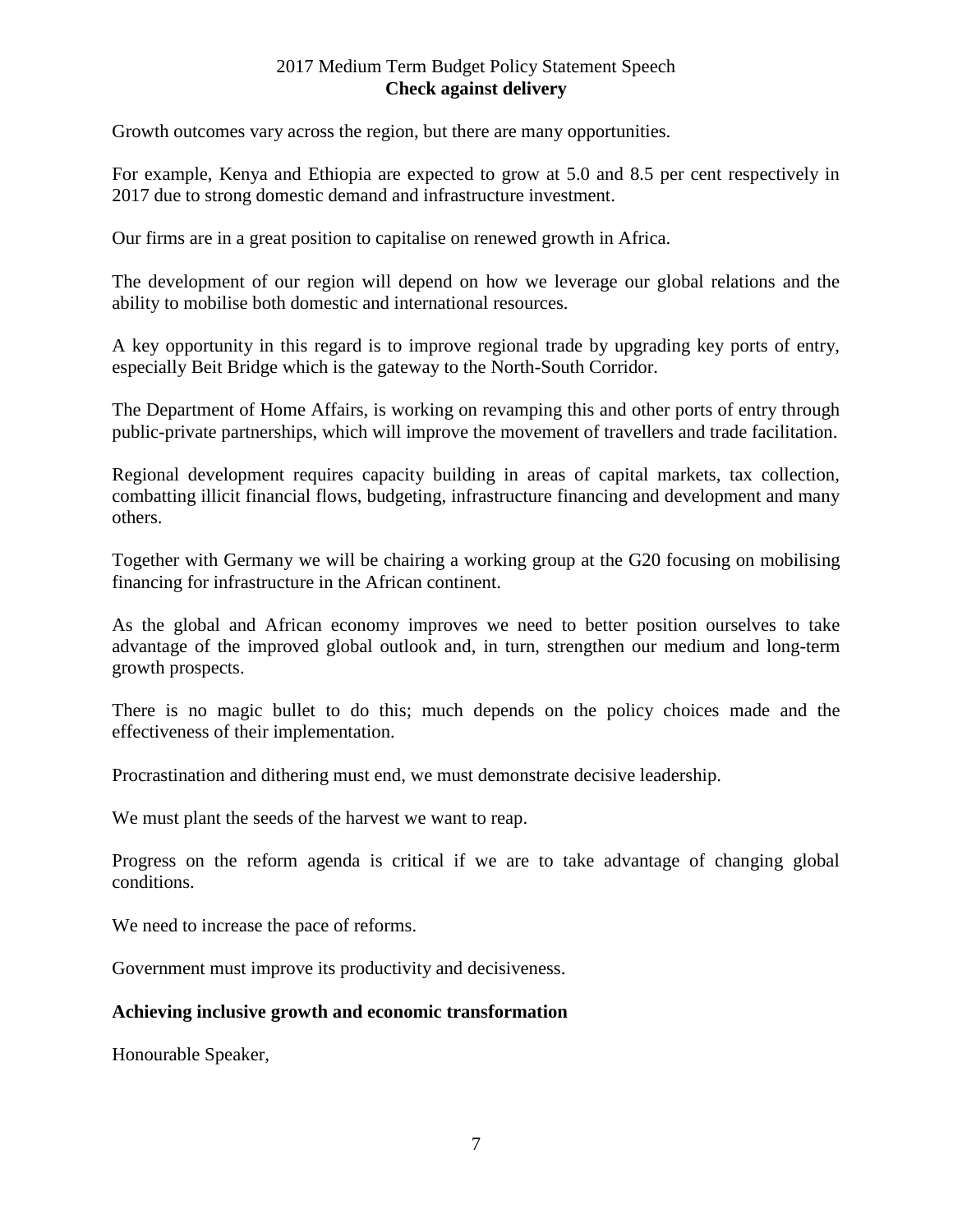At the advent of our democracy, the people and their leadership forged a social contract to pursue a better life for all!

The platform for this had already been laid during the course of our long, arduous and gallant struggle for freedom, which sought not only political rights, but fundamental socio-economic transformation which would benefit all the people.

The Freedom Charter articulated our common aspirations for a future in which the people shall govern, enjoy political and socio-economic freedom and live in peace with their neighbours.

During this, the Centenary of OR Tambo, it is fitting to reflect on the prophetic words of the great man, who did as much as anyone to usher in the democratic dispensation we enjoy today.

He predicted that economic transformation would be a core issue of national dialogue in the democratic period, saying that:

"the issues as to how the wealth of the country is redistributed for the benefit of all our people, how the economy is remoulded in order that all South Africans may thrive and prosper, are of prime importance and should find their solutions in the context of democracy. These are matters requiring the participation of the people; issues to be settled by informed debate and discussion in a democratic and sovereign parliament rather than through street battles."<sup>1</sup>

He predicted this very moment, that democratically elected leaders, with the people's participation, would forge solutions which would ensure the prosperity of all South Africans.

Accordingly, we have set ourselves ambitious but attainable targets in the NDP to alleviate poverty, inequality and unemployment.

We said:

 $\overline{a}$ 

- $\bullet$  we would grow the economy by 5.4 per cent per year, and
- $\bullet$  we would bring unemployment down to 6 per cent by 2030

Honourable members and fellow South Africans, let us for a moment consider the importance of economic growth.

Why do we need our economy to grow? It is economic growth that:

- **•** creates employment opportunities,
- creates opportunities for large and small businesses to thrive,

*<sup>1</sup> Oliver Tambo Speaks*. 'Strategic options for international companies'. Address to the Business International Conference. London. 27 May 1987.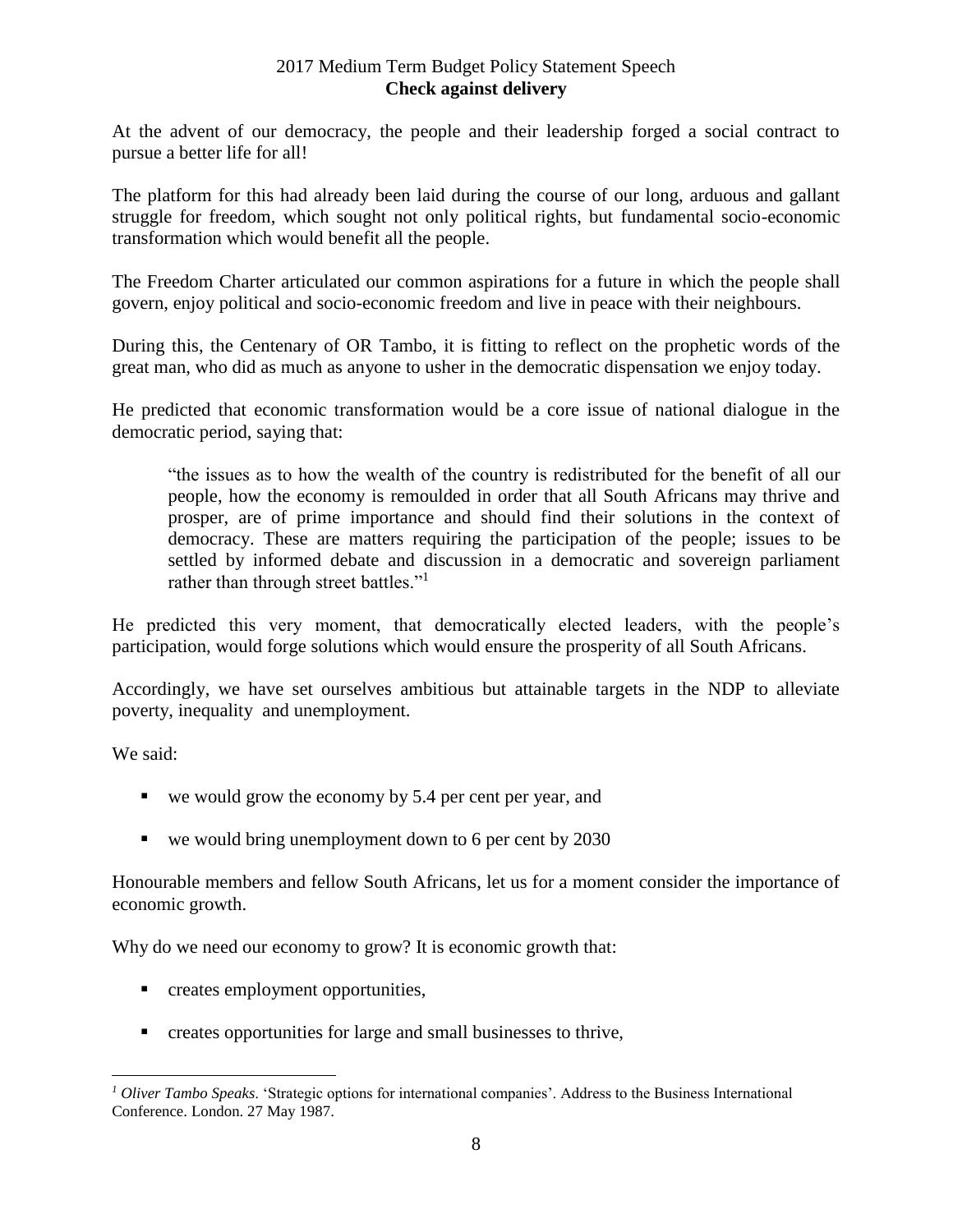- allows our population to accumulate wealth,
- supports increases in government revenues, and
- facilitates the expansion of social programmes.

Economic growth generates the tax revenue that allows the rollout of housing, water and sanitation, health services, education and many other services the government provides.

Growth is therefore a precondition for our ability to deliver on the promise for a better life for all.

Disappointingly, between 2010 and 2016, the level of economic growth compares very poorly against our NDP ambitions.

Consequently:

- GDP per capita has declined for two consecutive years,
- **Millions of South Africans are living in poverty,**
- Unemployment is 27.7 per cent the highest level since September 2003, and is most harshly felt by our youth, and
- Wealth remains highly concentrated  $-95$  per cent of our wealth is in the hands of 10 per cent of the population.

Honourable members, we have an unenviable TWIN challenge of growing the economy as well as ensuring that it is more inclusive.

Our starting point therefore is that economic growth and transformation are mutually-reinforcing principles.

We cannot allow a repeat of the past where periods of relatively high economic growth were characterised by an uneven accrual of economic benefits.

There should be no doubt that an economy that grows should ensure that all our people live productive, prosperous and dignified lives.

The economic exclusion of a vast section of the population undermines the realisation of the constitutional vision of a more equal society.

This economic exclusion is driven by a range of challenges that have been well-documented over the years: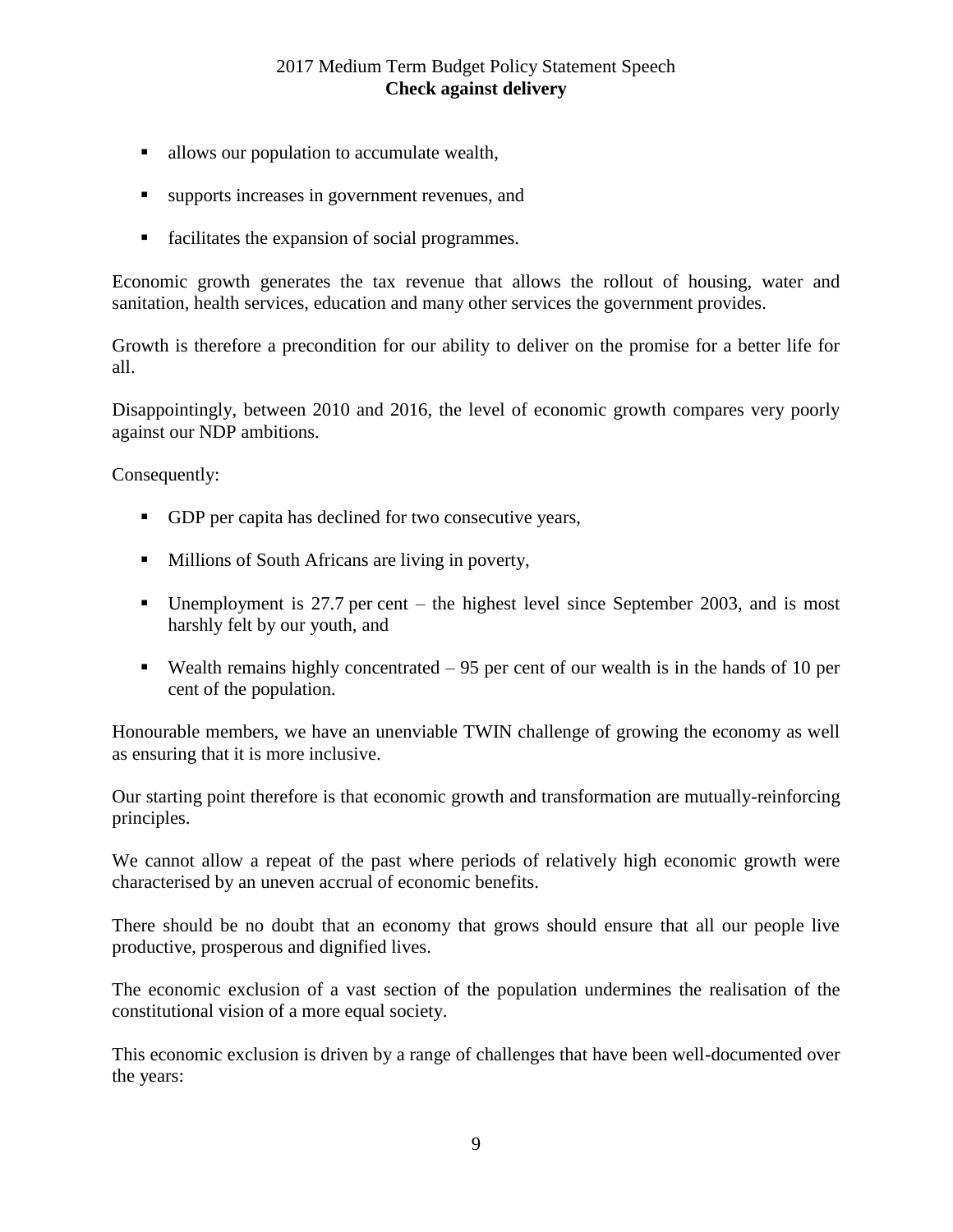- Direct black ownership and management of the economy remains low.
- Employment equity remains a challenge with progress for black people and women participating at top and senior management levels have apparent stalled
- A high degree of market concentration, with low competition and high barriers to entry. In several sectors, a handful of companies dominate, controlling more than 80-90% of the market. Prospective market entrants find it extremely difficult to break in, as dominant companies enjoy seemingly insurmountable advantages.
- Historically segregated and entrenched spatial planning affect travel costs as well as job search and effectively disadvantage many individuals from equal participation in the economy.

These distortions in the economy are unsustainable.

They aggravate social fragmentation and pose a real risk to inclusive economic growth.

The inequality they spawn can generate extremely divergent views, which make compromises difficult.

The resulting stalemate and policy uncertainty can contribute to economic weakness and low confidence.

As a result, South Africans (and citizens across the world) are rightly calling for a change in how the benefits of growth are distributed.

We cannot commit similar mistakes in the next phase of economic growth.

We need to engineer a new growth and transformation model:

- A model that is anchored on a common vision for the economy and its society;
- A model that embraces sharing of economic resources provided by our land. The South Africa that truly should economically belong to all of us that live in it; and
- We need a transformation model that goes beyond mere 'tick-box' compliance towards structural change of patterns of ownership, control, management and production.

These conditions for growth and transformation will lay a better foundation for better policy designs, discourse and collaboration.

We need to demonstrate that we can be a country at work, and a country that works:

 We desperately need government to effectively play its role as an enabler for and an active participant in growth and transformation.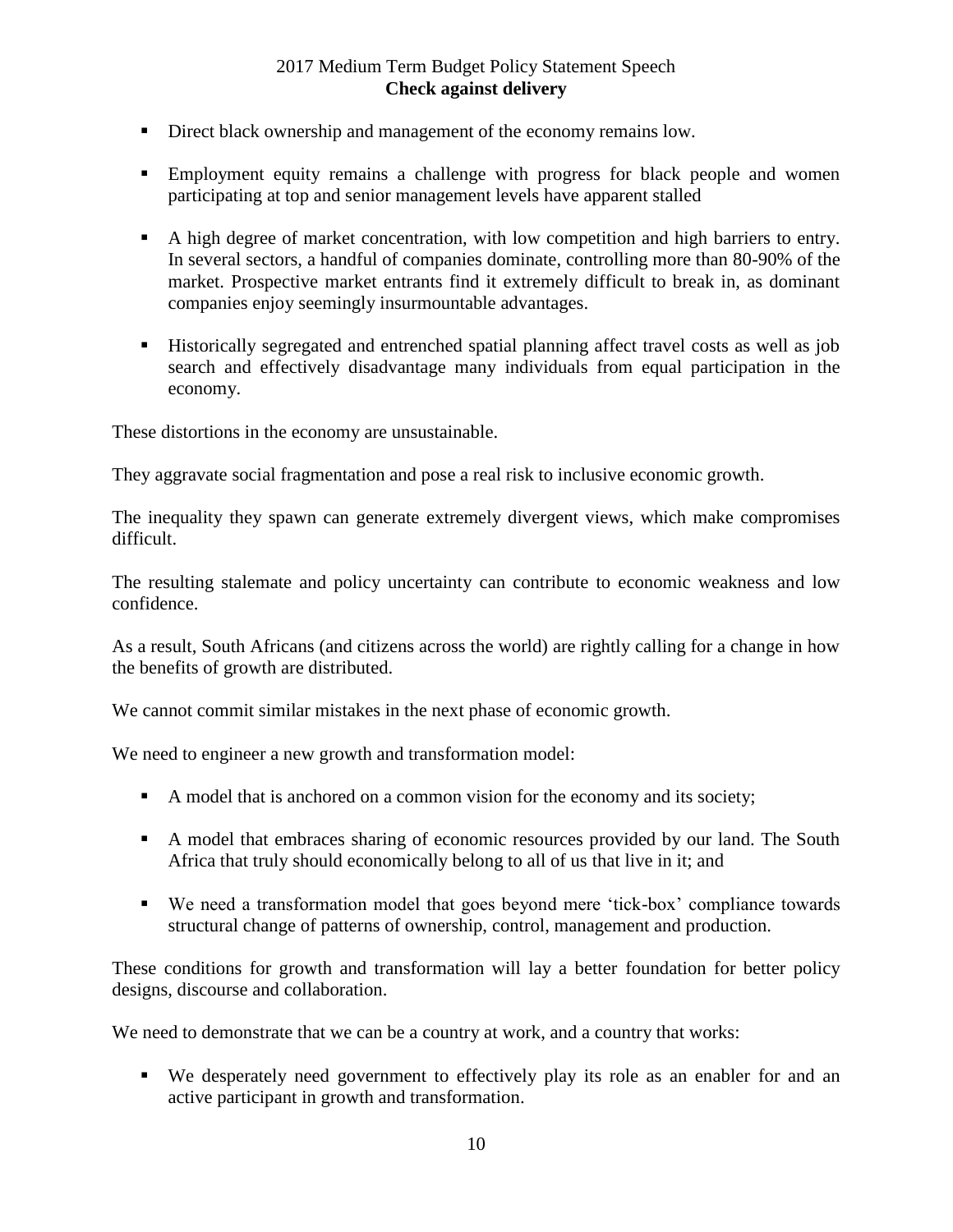- We desperately need business that invests, thereby creating growth and employment.
- We need labour that is productive, and ever growing its capabilities.
- We need a society that aids progress through constructive dialogue, active citizenship and social tolerance.

In this regard, I would like to highlight the encouraging example of the CEOs Initiative, which brings together various business formations across economic sectors.

I commend them for advancing efforts on:

- A Youth Employment Service (YES) initiative to bring close to a million young South Africans into internship over the next three years.
- Setting up an R1.5 billion Small and Medium-sized Enterprise (SME) fund which will soon be operational.

I highlight these developments to show the power in having a unity of purpose.

This Medium-Term Budget Policy Statement reaffirms our collective commitment to inclusive growth, transformation and competitiveness because these three policy objectives form a virtuous circle.

Our next phase of growth must be characterised by radical economic transformation broadly defined by President Zuma in this year's State of the Nation Address, as

"…fundamental changes to the structures, systems, institutions and patterns of ownership, management and control of the economy, in favour of all South Africans, especially the poor, the majority of whom are African and female."

Kumele sifinyelelise inqubekela phambili ne ntuthuko kubantu, ikakhulukazi kubantu abantsudu, abesifazane, nentsha.

Broad-based economic transformation opens up the economy to those previously marginalised, generating new businesses and wealth; it is about reforming key sectors of the economy to support globally-competitive production.

Slow progress and poor co-operation has given rise to a lack of trust between stakeholders and policy contestation that has compromised the economy and confidence.

For example, it is critical that we resolve the impasse in the mining sector, which is a critical to the South African economy.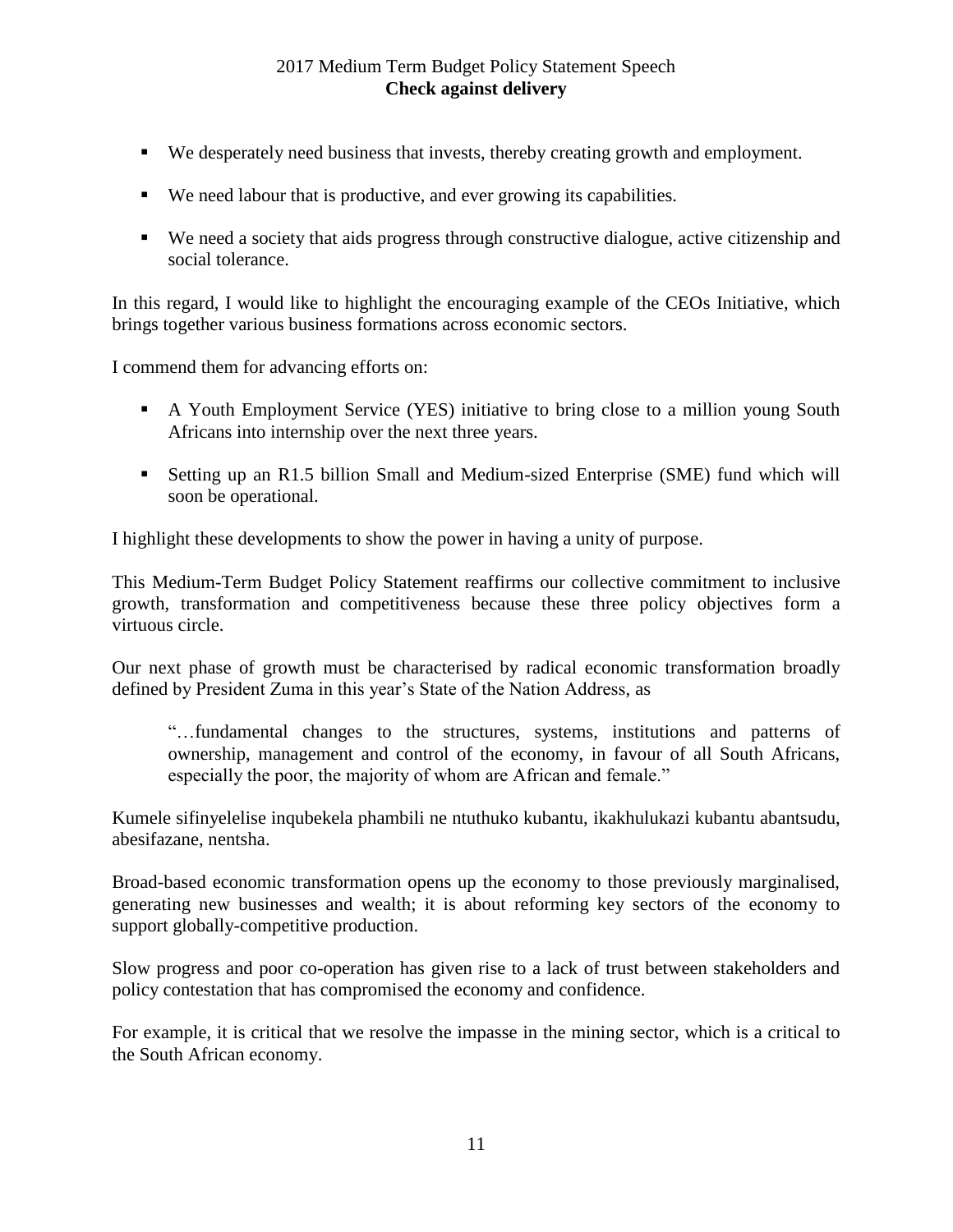Government and business must find common ground on a Mining Charter which attracts investment, advances transformation and benefits workers and communities.

Government is eager to get all parties back to the negotiating table to find a solution.

In the immediate term, we need to rebuild confidence as a matter of urgency and also work to engender an economic system that is built on a common vision.

Honourable members, business and consumer confidence are currently at historical lows.

This has direct negative consequences for investment, job creation and household spending.

Confidence indicators can be self-reinforcing and self-fulfilling as they serve as leading indicators to investment and employment growth which is critical for overall economy.

For example, when business is optimistic about prevailing and the prospects of economic conditions, they will set in motion a virtuous cycle of accelerating investment, employment and income growth which will ultimately boost economic activity.

Conversely, heightened economic anxiety and languishing confidence can become entrenched, often making it difficult to reach and sustain growth over the long term, creating a vicious cycle of low growth, low investment, unemployment and thus reduced government revenues and reduced government spending.

We must do the hard things required to move from a vicious cycle to a virtuous one.

We must be decisive, avoid procrastination and work together to forge a social contract for a better life for all.

We must plant the seeds of the harvest we wish in the end to reap.

Demonstrative actions that build business and consumer confidence can encourage global and domestic investment, broaden private-sector activity and boost competitiveness.

Through our interactions with investors, both international and domestic, several key issues came to light about constraints and growth and reasons behind low confidence, that is,

- Policy uncertainty emanating from long outstanding legislations in key sectors,
- Governance challenges and weak balance sheets for State-owned Companies,
- A constrained fiscal framework and rising government debt, and
- **Perceived political uncertainty.**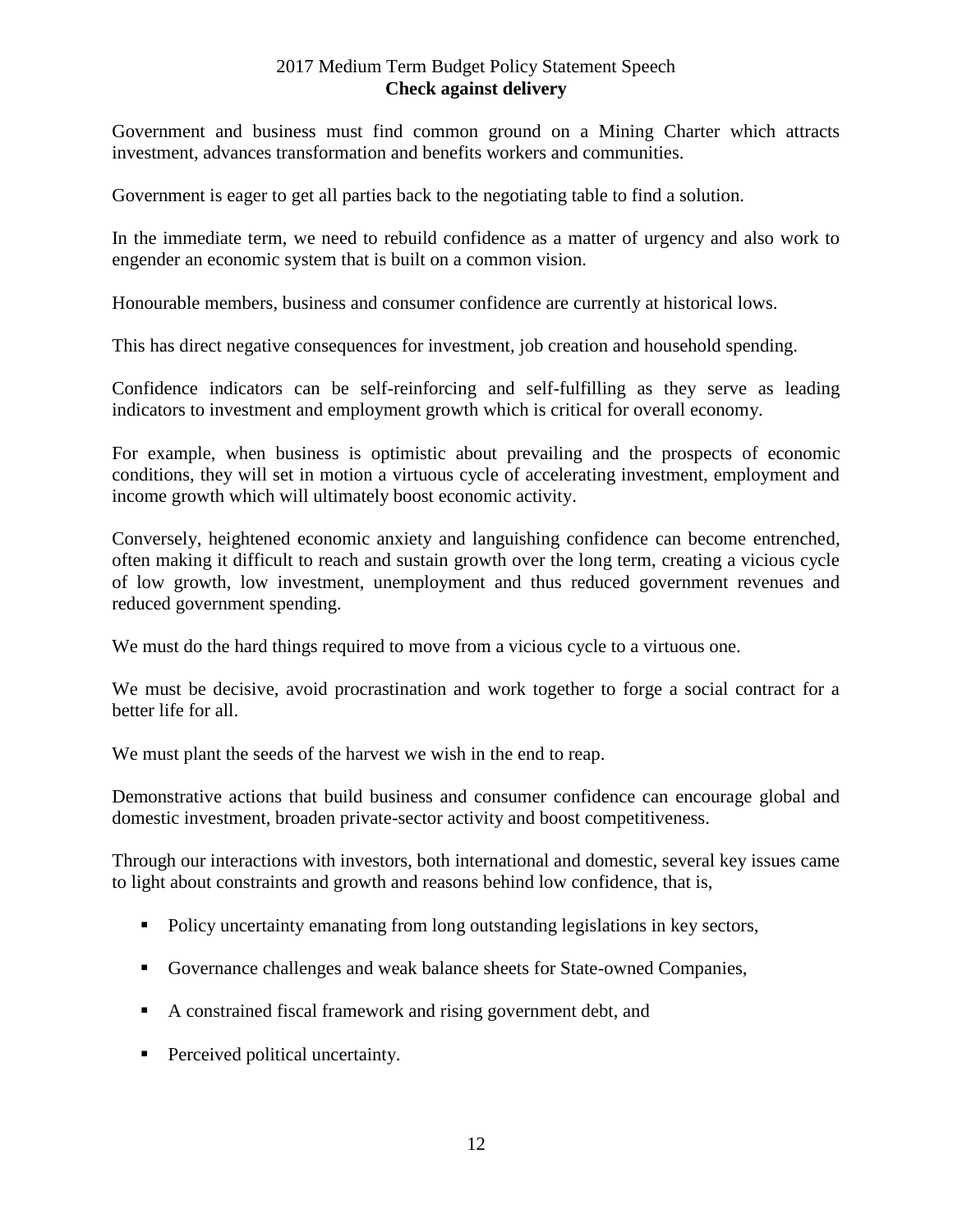In order to address these and other concerns, in July Cabinet announced, 14 confidence-boosting measures with clear timelines to facilitate faster implementation.

It is commendable that we have been able to deliver on key aspects of the confidence boosting measures in the last few months.

We have proven that when a vision is set out with clear targets, we are able to put our shoulders behind the wheel.

To cite but a few,

- We appointed a new board, permanent Chief Executive Officer, as well as a Chief Restructuring Officer at SAA. The airline now has a strengthened and capable leadership to implement its Long Term Turnaround Strategy, to which we will return later.
- Together with Ministers Zulu and Pandor, we are setting up a fund for Small Business Enterprise development that focuses specifically on start-ups. The Government Technical Advisory Centre is assisting us to operationalise the fund.
- The Council for Scientific and Industrial Research completed a study on spectrum availability and open access on behalf of Minister Cwele and his colleagues at the Department of Telecommunications and Postal Services.
- Minister Patel is driving a process for the Competition Commission to launch a market inquiry to investigate data prices, and it has been actively investigating anti-competitive behaviour. Minister Patel is also finalizing draft legislation to improve our policy and legal framework on competition issues.
- We are finalising Draft legislation to enable the Postbank to receive a banking license.
- Minister Nkwinti is consulting stakeholders on the Regulation of Agricultural Land Holdings Bill.

Colleagues, we have to acknowledge that these efforts alone are not going to see our NDP goals realised.

We need to increase the pace and scale of structural reforms!

To stimulate economic growth, these confidence-boosting measures must be accompanied by a range of other microeconomic reforms.

Broader work on the 9-Point Plan needs to be intensified. Other reforms are outlined in some detail in the National Development Plan.

Some of these microeconomic reforms include: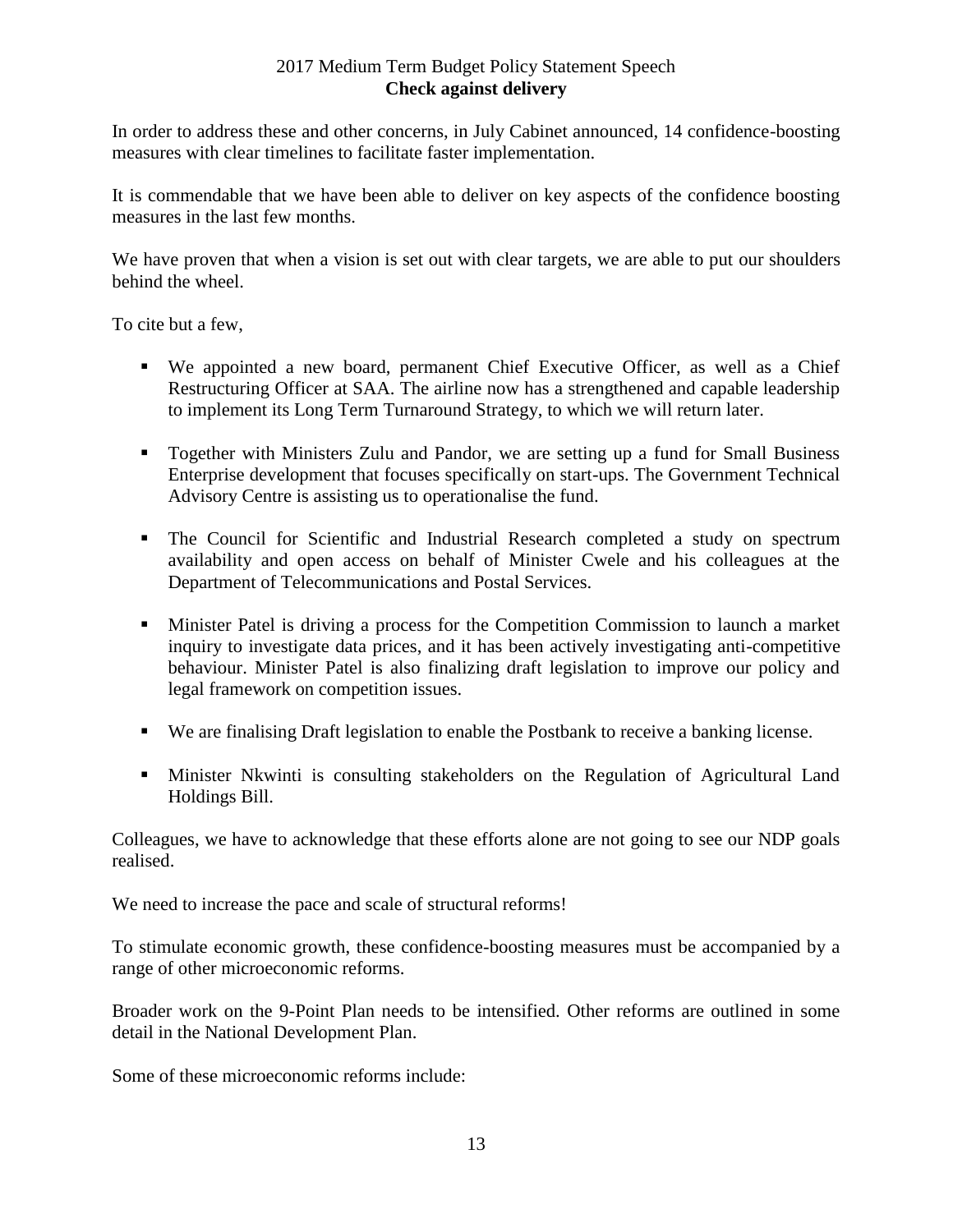- Completing necessary logistics-sector reforms that drive down port and rail prices, improving global competitiveness.
- Energy policy which provides electricity at the lowest possible cost to households and industry.
- We should ensure greater support for the tourism sector, also increasingly referred to as the new gold. We must also expedite necessary reforms to enable ease of travel in and out of the country particularly to support the tourism sector which is a critical source of revenue.

In fact, many of these reforms are already part of the government's existing work programme.

It is not a lack of planning that is letting us down.

Our greatest challenge remains effective implementation and slow pace in many instances.

We cannot expect the economy to slow down to the speed of government; government must speed up to meet the needs of the economy.

Our interactions with various businesses and stakeholders across many sectors have also highlighted several issues that are in line with the vision outlined in the NDP:

- Those in the manufacturing sector are calling for additional measures to support the sector to return to its former glory.
- Those in the mining sector are calling for the resolution of key legislation to enable investments.
- Those in agriculture talk about missed opportunities with regards to the provision of land and government support for farmers.
- There are widespread concerns about the governance and performance of key stateowned companies.
- All are united in condemning corruption in the public and private sector and are calling for renewed efforts to combat it.

Minister Davies and I agree on the importance of the manufacturing sector in supporting sustainable growth in the long-term.

Manufacturing is vital in that it forms the basis of a modern economy by raising productivity levels, innovation and driving structural change.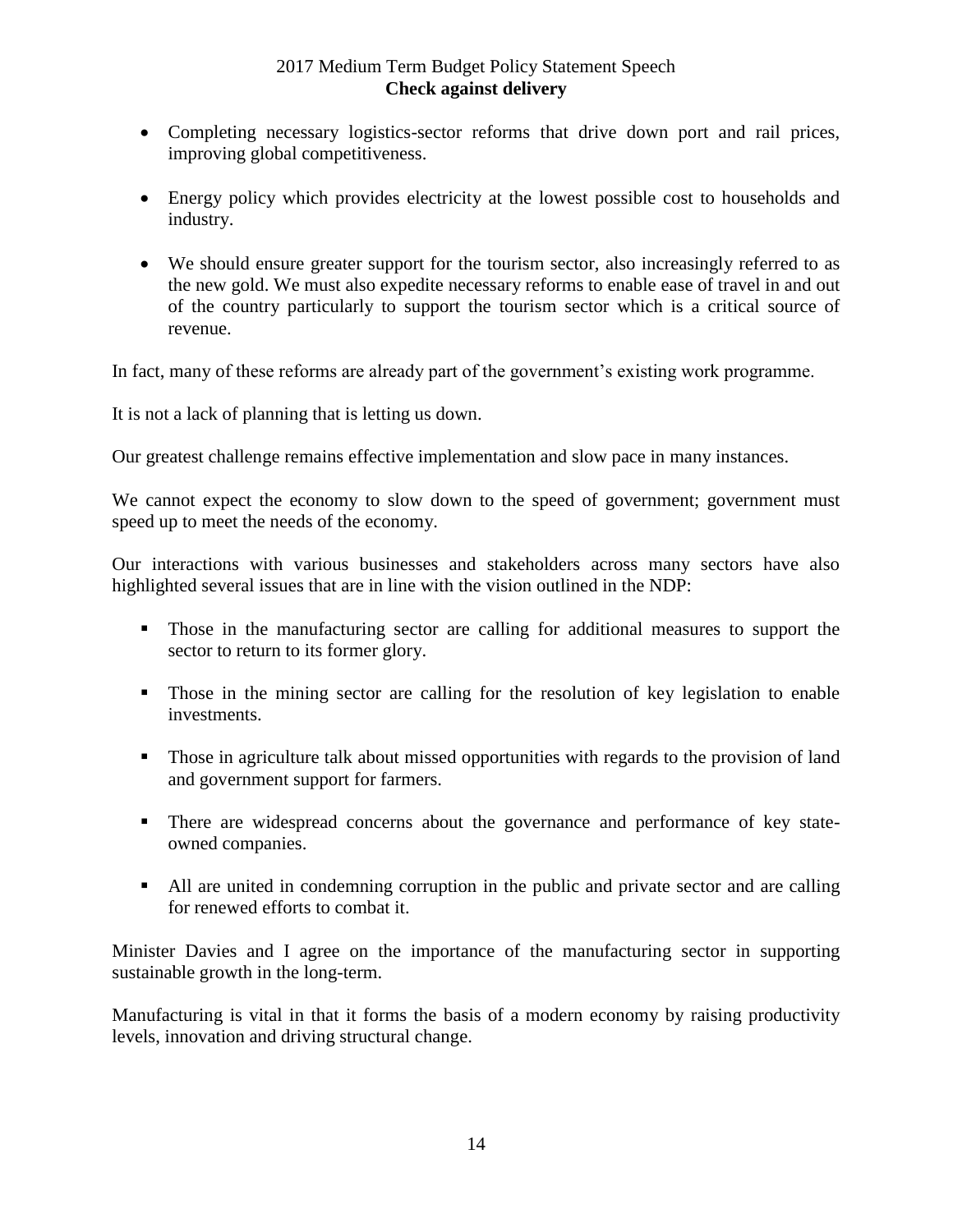Indeed Minister Pandor consistently reminds me, rightly so, that even during our economic difficulties, we must continue to invest in research, development and innovation, as an indispensable driver of social and economic progress.

The manufacturing sector links agricultural production and resource extraction to high value addition, which is critical for our trade balance.

In a nutshell, manufacturing is critical to our aspirations as an economy to grow, create decent and sustainable jobs, transform, and develop into a modern society.

Public procurement, with a strong localisation component, is an important tool of industrial development across the world and has already started delivering results.

The current Preferential Procurement Regulations provide the following:

- targeted procurement through pre-qualifying on the basis of a BEE Status Level, or SMME or designated groups i.e. black youth, women, cooperatives, township and rural enterprises and military veterans..
- compulsory sub-contracting to designated groups in all projects or contracts above R30 million. Nothing prevents organs of state from applying sub-contracting provisions in projects or contracts below R30 million.
- designation of sectors, and industries for localization to support industrial development, localization and job creation.

Further work on procurement reform is advanced. The Public Procurement Bill, which we plan to table in Parliament in 2018, provides for the following, among others,

- set asides in the allocation of contracts for the protection or advancement designated groups, including township and rural enterprises, black, women and youth-owned enterprises, cooperatives and people with disabilities, to name but a few,
- **Peroposes tools for optimizing efficiency and effectiveness and value for money,**
- The Bill will consolidate this fragmented procurement legislative landscape and provide for a single overarching national procurement framework for all spheres of government.

However, the government cannot do this alone, as it can only buy so much.

In order for procurement to have a lasting impact on our manufacturing sector we need the private sector to match us in these efforts.

The Proudly South African campaign must be deepened and expanded.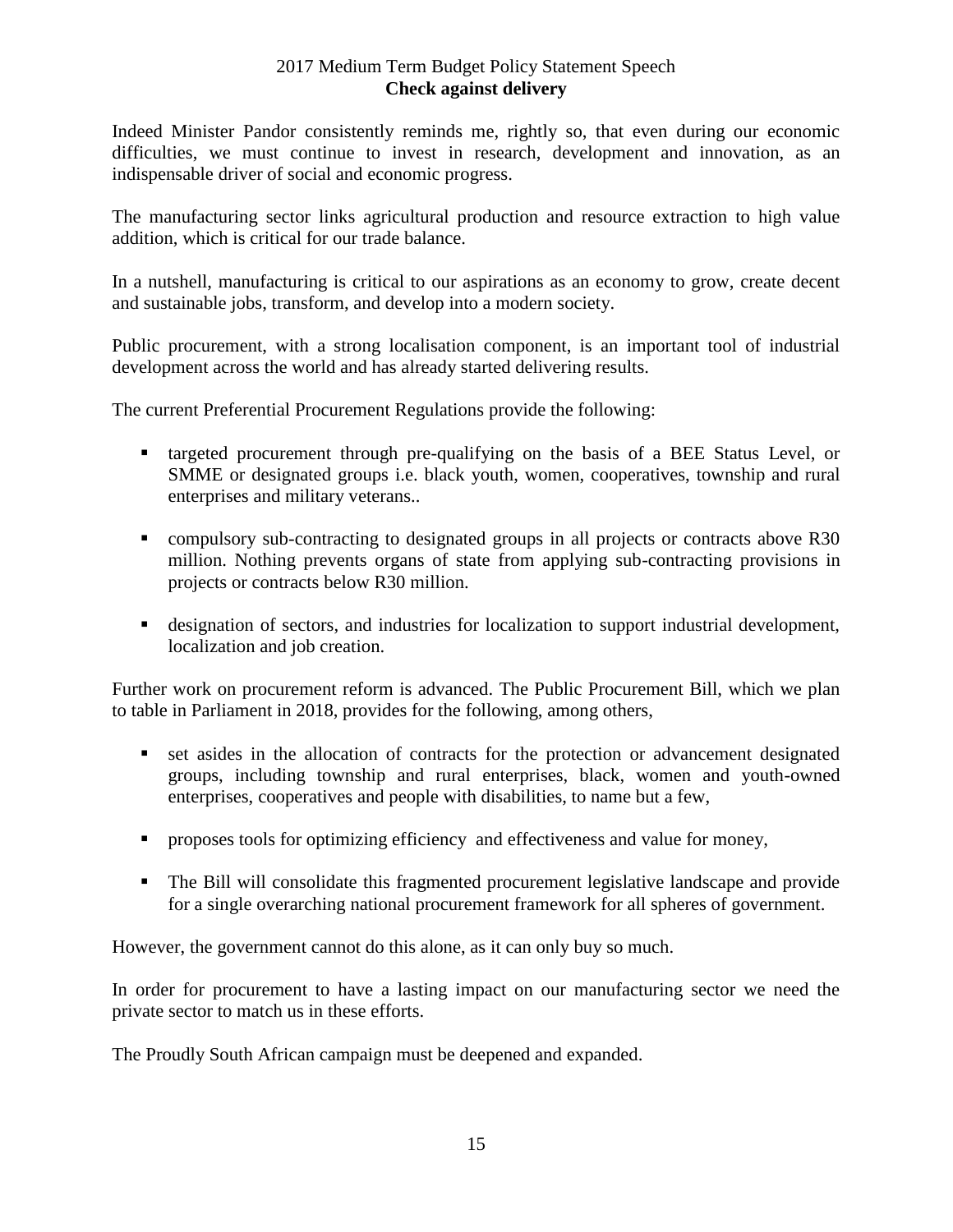I would like to challenge Mr Jabu Mabuza, with whom I chair the CEO Initiative, to assist in putting localisation firmly on the agenda of the Initiative.

Further, we remain committed to providing incentives for investment, production and employment in a way that is effective, and provides the state with value for money.

#### **Fiscal framework**

Let me now outline the fiscal framework.

In the democratic period, our government has responded to our nation's high social needs with budgets which devote substantial resources to social spending.

In our discussions about fiscal policy, we must not lose of the fact that the majority of South Africans rely on the services provided by government in order to live a decent life.

These services are largely sustained by the greater part of consolidated government expenditure which goes to social services, on education and training, healthcare, water, housing, public transport and social protection.

The fiscal framework which supports these services is threatened by the low growth we have experienced in recent years, in an environment where there are new social pressures.

Over the past four years, government has followed a path of measured fiscal consolidation, aiming to stabilise the debt-to-GDP ratio by reducing spending and introducing tax increases.

This strategy met with some success, reflected in a narrowing primary deficit. But debt has continued to rise as a share of GDP as economic growth rates have declined.

This year, sluggish economic growth has caused a significant reduction in the tax revenue outlook which has significantly eroded government's fiscal position.

Tax revenue is projected to fall short of the 2017 Budget estimate by R50.8 billion in the current year, the largest downward revision since the 2009 recession.

At the same time, additional appropriations of R13.7 billion to recapitalise South African Airways (SAA) and the South African Post Office (SAPO).

These have been partially offset by use of the contingency reserve.

A shortfall of R3.9 billion remains.

To ensure the expenditure ceiling is not breached, we have decided to dispose of a portion of government's Telkom shares. We do not take this decision lightly, but we have had to in order to maintain the credibility of the expenditure ceiling.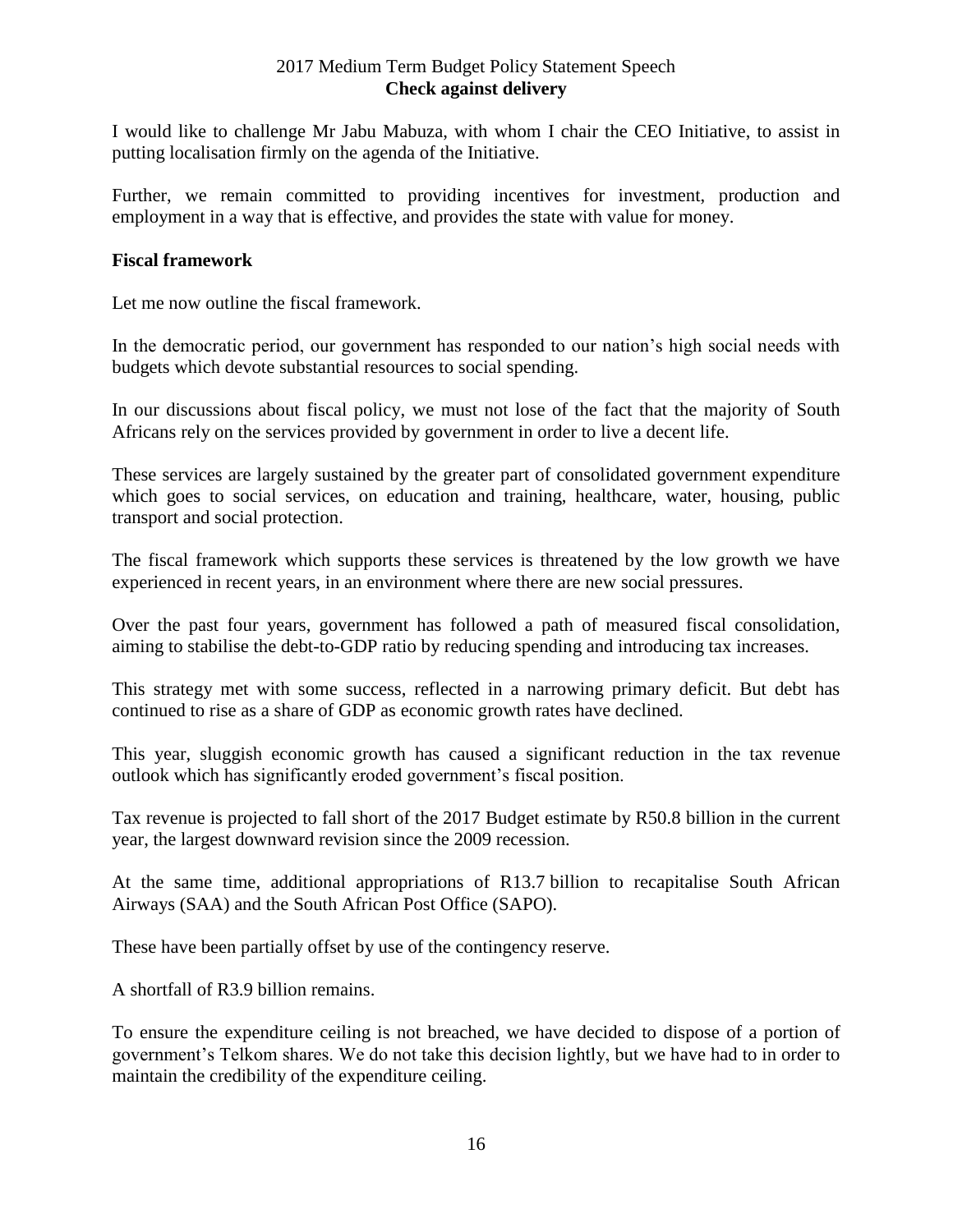As a result of these developments, the consolidated budget deficit will widen to 4.3 per cent of GDP in 2017/18, against a 2017 Budget target of 3.1 per cent of GDP.

We have been carefully deliberating on the best fiscal strategy to ensure the programme of measured fiscal consolidation is not derailed. None of the options are free of pain.

Some would argue for the imposition of more austere measures to aggressively rein in the growth of public debt.

Others might argue that to reduce spending levels would further damage the economy.

Government's short-term options to reverse this situation are limited.

Given that per capita income is falling, the economic impact of further expenditure cuts or tax hikes could be counter-productive.

Following several years of expenditure restraint, further budget cuts will involve hard choices and difficult compromises. Sudden or deep additional cuts that are not well-targeted could put severe pressure on already stressed departmental budgets.

At the same time, government is acutely aware of the dangers of unchecked debt accumulation.

Debt-service costs are the fastest-growing category of expenditure, crowding out social and economic spending.

By 2020/21, nearly 15 per cent of main budget revenue will be spent servicing debt.

To confront these challenges, government has agreed on at least four elements.

Firstly, to offset revenue shortfalls and reduce borrowing, the contingency reserve has been pared down to R16 billion over the next three years.

Secondly, to consider fiscal efforts – a mix of expenditure cuts and revenue increases – to address some of the revenue shortfall over the MTEF.

Announcements will be made on these fiscal efforts at the time of the 2018 Budget.

Thirdly, over the medium term, government will maintain the ceiling on non-interest expenditure.

New spending priorities will have to be met by funds reallocated from within existing limits.

Any adjustments to the ceiling itself would need to be matched by revenue increases.

Fourthly, government recognizes that the best way to ensure the sustainability of public finances is to achieve higher economic growth.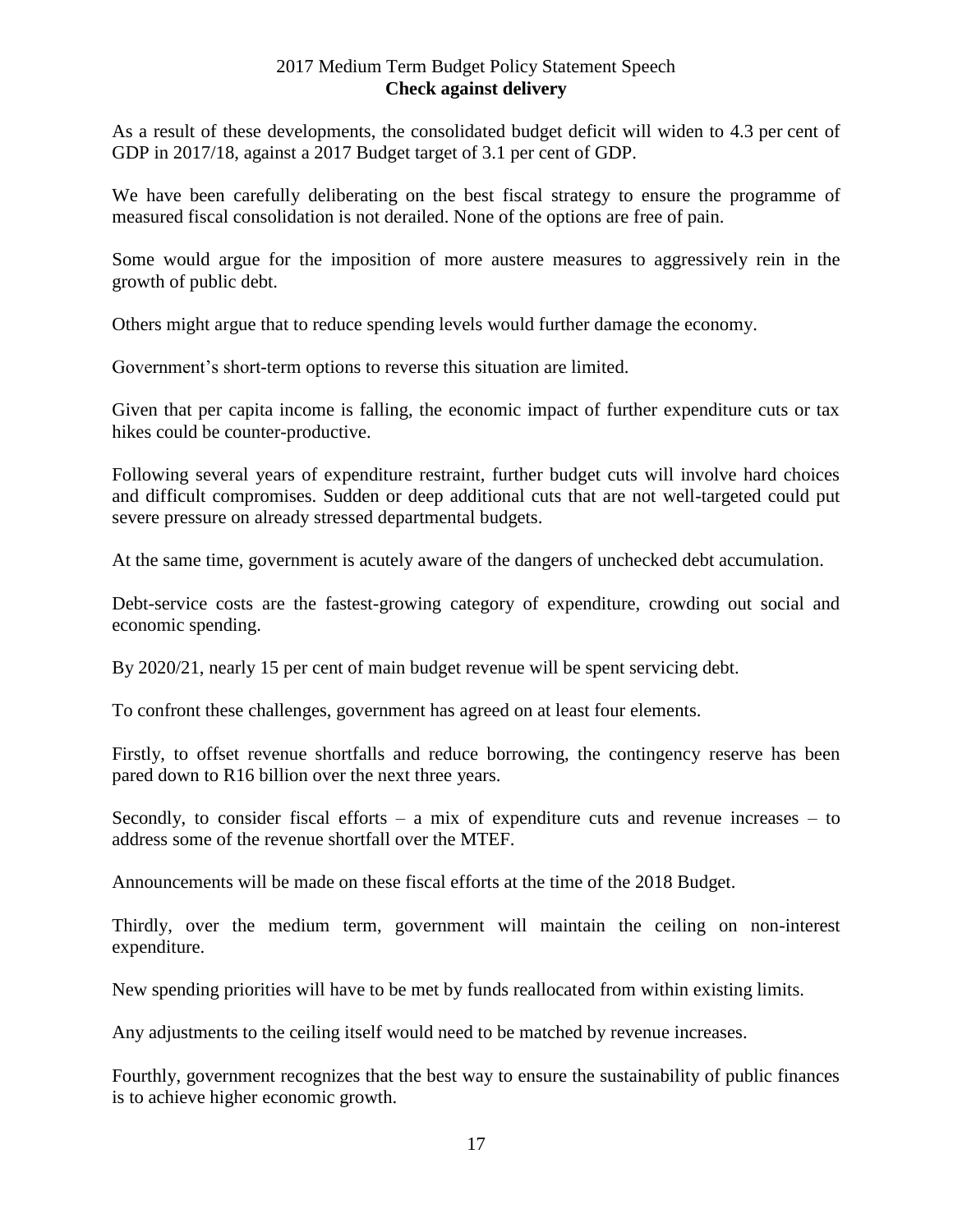We aim to kick-start inclusive growth by implementing the 14 measures to improve confidence, and accelerating progress on structural and microeconomic reforms.

Delivery on these commitments will be complemented by a stimulus package, options for which are being considered.

#### **Summary of the MTBPS**

To summarize key points about the economic outlook and the fiscal framework in this MTBPS:

- Conditions in the global economy continue to improve, but the risks of financial turbulence remains high, and the long-term outlook for growth and commodity prices remains muted.
- The 2017 Budget projected GDP growth of 1.3 per cent in 2017. Our growth forecast for this year has been revised downward to 0.7 per cent. We forecast growth of 1.1 per cent in 2018, and 1.5 per cent in 2019.
- Due to lower than expected economic growth this year, gross tax revenue for 2017/18 is projected to be R50.8 billion rand lower than projected in the Budget.
- The consolidated budget deficit will widen to 4.3 per cent of GDP in 2017/18, against a 2017 Budget target of 3.1 per cent of GDP.
- Gross national debt is projected to reach 61 per cent of GDP by 2022, with debt-service costs approaching 15 per cent of main budget revenue by 2020/21
- Government aims to resolve the setback in fiscal consolidation by: paring down the contingency reserve over the MTEF; cutting into the deficit with fiscal efforts to be announced in the 2018 Budget; kick-starting higher economic growth by implementing confidence-boosting measures and implementing reforms; and maintaining the expenditure ceiling.
- The expenditure ceiling is threatened in the current year, as a result of government's recapitalization of South African Airways and the South African Post Office. Government is disposing of a portion of its Telkom shares to avoid a breach, with an option to buy them back at a later stage.
- Infrastructure investment will amount to R948 billion over the next three years
- Efforts to improve supply chain management and achieve value for money in government spending will continue.

# **Spending priorities**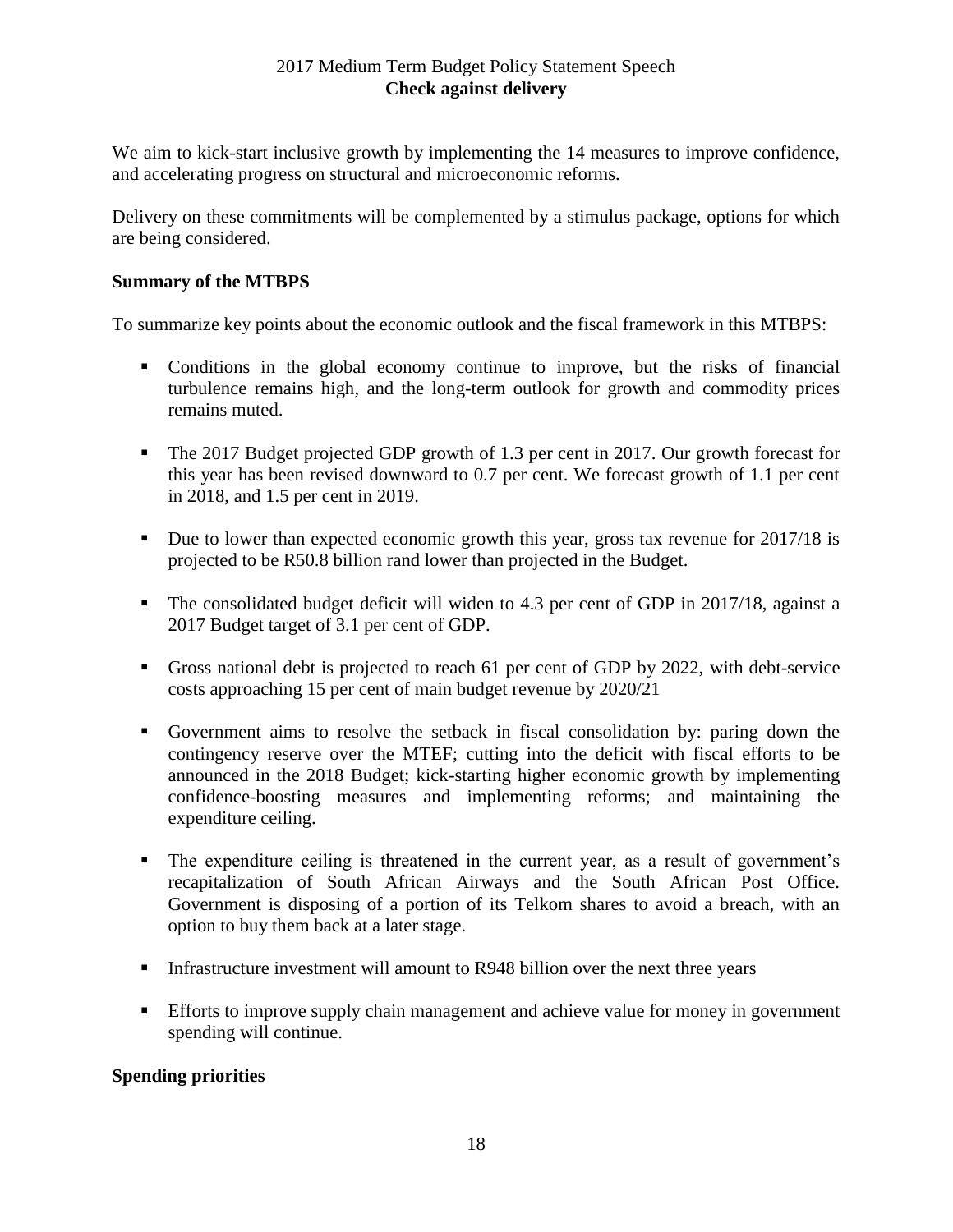To ensure that the budget process is aligned to the NDP, the Department of Planning, Monitoring and Evaluation has prepared a mandate paper which:

- contributes to better alignment between planning and budgeting by providing a clear link between the NDP, the MTSF and budget choices,
- recognises that resources are finite and thus hard choices will need to be made about which government programmes should continue and which should be postponed or shut down, as well as the need for more efficiency in the way departments deliver their programmes, and
- Improves alignment between all spheres of government and include inputs from other stakeholders like provinces and local government on the budget before Cabinet approves the final version.

Despite fiscal pressures, government will continue to protect spending on core social programmes that benefit poor South Africans.

Over the next three years, consolidated spending will increase by an annual average of 7.3 per cent, from R1.6 trillion in 2017/18 to R1.9 trillion in 2020/21.

Community development, learning and culture as well as health are the fastest-growing functions.

The student movement has correctly put the issue of higher education at the centre of our transformation agenda.

We cannot hope to grow and develop without the skills and intellectual capabilities that our universities and technical training colleges produce.

The budget already makes an enormous contribution.

The sector's budget is the fastest growing element of expenditure over the medium term, rising from R77 billion this year, to R97 billion in 2020/21.

This includes the provision of financial assistance to subsidize the education of more than 450 000 students every year.

But clearly more needs to be done.

The Heher commission of inquiry into higher education and training has delivered its final report to the President and we await the President's determination and announcement in this regard.

Although the fiscal constraints we face are real and binding, we must make every effort to ensure that no academically deserving student is excluded due to financial constraints.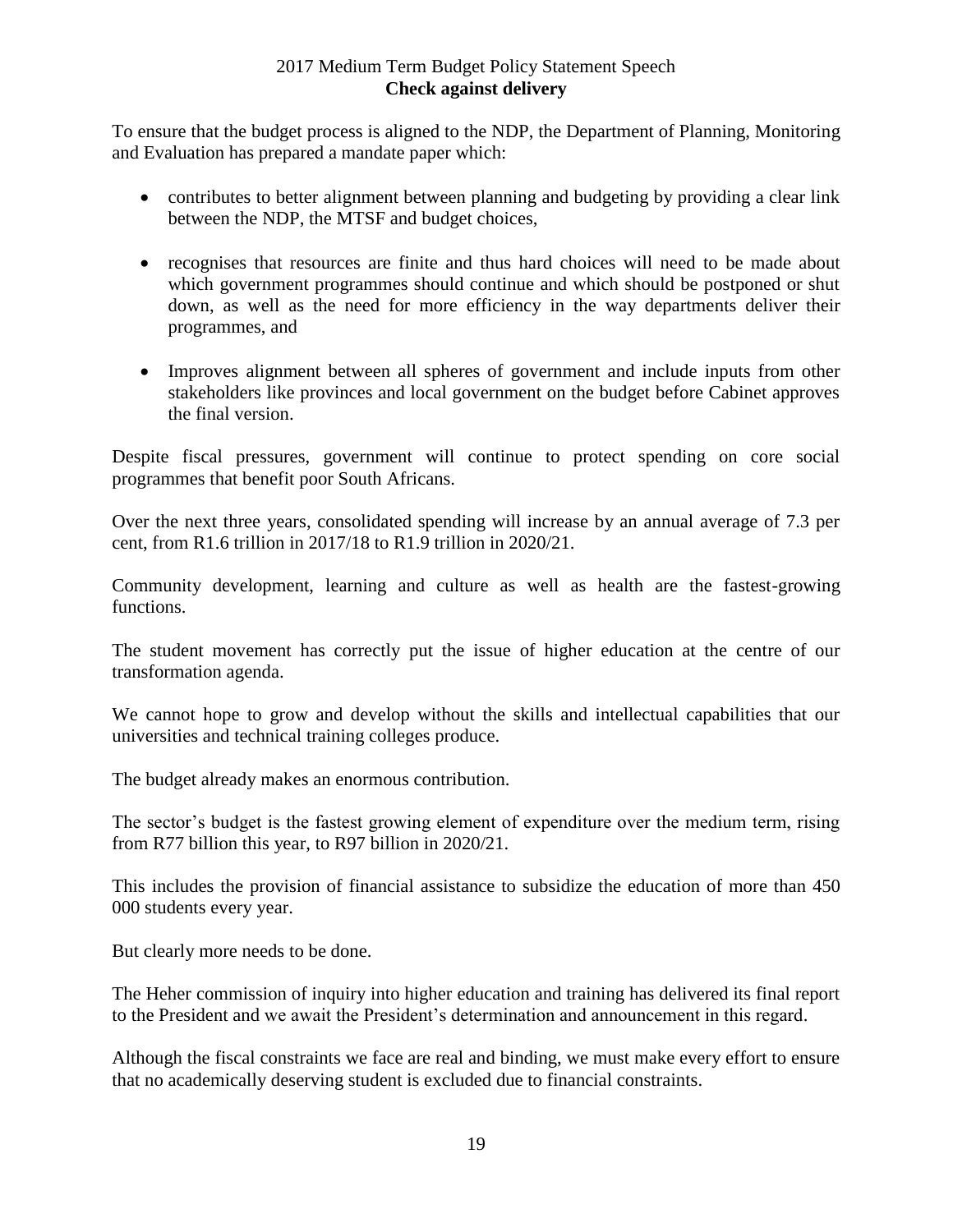Further announcements will be made in this regard in the 2018 Budget.

The Adjustments Appropriation Bill allows for the revision to the budget tabled in February, as prescribed in the PFMA.

# **Provincial and local government**

With respect to the division of revenue between the three spheres of government.

MTBPS sets out revenue projections and the proposed MTEF for the three-year period ahead.

The division of revenue takes account of the respective functions and own revenue raising potential of each sphere.

Over the next three years the proposed division of revenue allocates 43.2 per cent of non-interest spending to provinces, mainly for health, education and social services, and 9.2 per cent to municipalities to support the cost of delivering basic services to the poor.

The Finance MECs for the nine provinces share my commitment to eliminating wasteful spending across government and ensuring that our public funds are used for the benefit of our citizens.

Provinces have already made good progress in reducing spending on non-priority items and in managing the growth of their wage bills.

They are now making strides towards also using their procurement budgets to drive local economic development and transformation.

Government is continuing to review the formula used to allocate the provincial equitable share among the nine provinces to ensure that it remains impartial and fair, while responding to the needs of provinces.

The priority government places on the social services that provinces deliver - including health, basic education and social development services that account for nearly 80 per cent of provincial spending  $-$  is reflected in the growth of provincial allocations by an average of 7.2 per cent a year over the MTEF, well above projected inflation.

South Africa is an urbanizing country; over 70 per cent of households will live in urban areas by 2030.

All over the world, urbanization has been associated with a reduction in absolute levels of poverty and rising prosperity.

But due to the massive inequalities and social legacy of Apartheid, South Africa is at risk of missing the benefits of this urban revolution.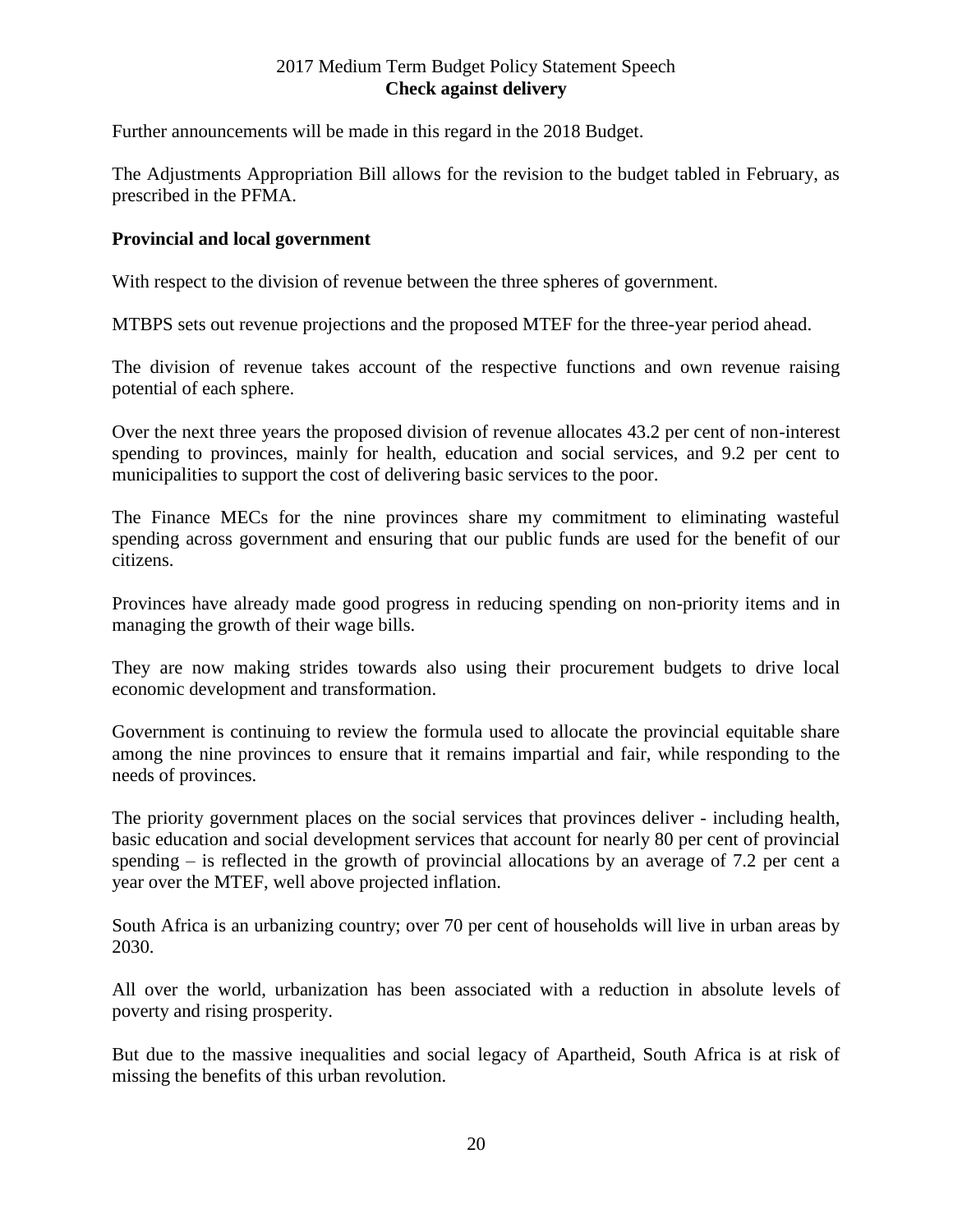Government is on course to position cities and towns as the engines of future economic growth.

But to do so, it has embarked on the programme to radically transform the spatial footprint of our urban areas, and rid ourselves of the distorted, inefficient and highly unequal spatial legacy of apartheid as clearly set out in the NDP.

Recently, Cabinet approved the Integrated Urban Development Framework that will guide our response to urbanization, across all its dimensions.

Already, the Cities Support Programme is under implementation in metropolitan municipalities, and will be scaled up from 2018.

A complementary programme for secondary cities has also been prepared, and will begin to rollout in Polokwane and uMhlatuze from next year.

Similar initiatives are under development for regeneration of small towns.

#### **Infrastructure investment**

The estimated infrastructure expenditure of R948 billion over the MTEF constitutes some 5,9 per cent of GDP over the same period, an important contributor to growth and employment.

The lion's share of economic infrastructure is provided by SOCs which are projected to spend a total of R402,9 billion over the MTEF.

Municipal spending is projected to be R197 billion whilst the provinces are anticipated to spend R208 billion over the METF.

The Education sector is expected to spend R44 billion on building new schools and refurbishing existing schools, libraries and laboratories.

Government is embarking on a number of new initiatives in infrastructure in order to improve the quality of our infrastructure spending.

This includes maintenance of existing infrastructure, improved procurement of infrastructure projects, better conditional grant terms to eliminate inefficiencies and underspending.

Cabinet has approved a Budget Facility for Infrastructure which aims to overcome shortcomings in planning and execution of large infrastructure projects.

It has begun considering proposals in, amongst others, water, rail development, broadband, magistrate and high court construction and refurbishment.

#### **Tax legislation**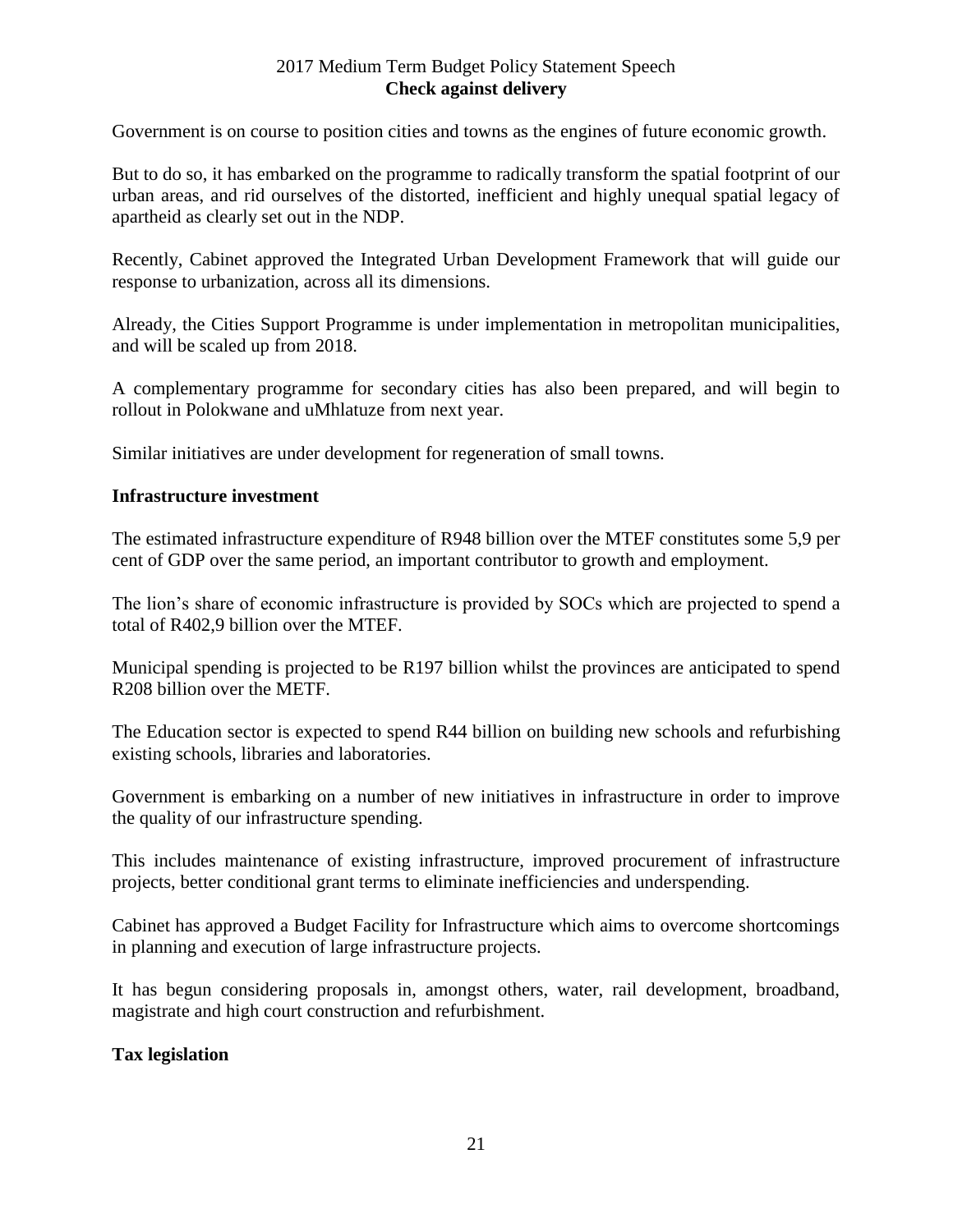In addition tabling of tax legislation for the 2017 Budget, I am also happy to announce that Cabinet has approved the release of the carbon tax bill to Parliament for formal consideration and adoption.

#### **Tax revenue and administration**

The fairness and integrity of the tax system is critical for the deep social contract between government and the people, and shapes the willingness of the people to pay their just dues to the state which governs on their behalf.

In this respect, it is important that we continually strengthen tax morality and deal with any underlying causes that may undermine it, such as public concern about government corruption, poor governance or those undermining or abusing the fairness of the tax system.

Whilst most of our taxpayers remain responsible, we are noting slippage in compliance.

SARS has enforcement powers, which are in the main punitive and this will be applied to taxpayers, who wilfully and cynically avoid paying their taxes.

However, SARS also remains sensitive to taxpayers, who are facing challenges.

SARS is also aware of the major problem of illicit financial flows.

To this end, SARS is working closely with FIC and SARB to close gaps, which are currently arbitraged.

The capacity of these institutions to combat cyber-crime must be enhanced.

From an international perspective, the first exchanges of information under the global Common Reporting Standards took place at the end of September 2017.

This information will give SARS insights into South Africans' foreign financial accounts.

Data verification without treaty partners is currently under way.

Country-by-country reporting, which will give SARS insights into risk areas of multi-national enterprises (MNEs), will begin at the end of this year (31 December 2017).

The first exchanges will begin next year.

Government is aware of the concerns raised by taxpayers regarding delays in refunds, and with regard to the capacity of SARS to deal with transfer pricing, increasing VAT fraud and aggressive tax structuring.

The Office of the Tax Ombud and the Davis Tax Committee have also commented on such challenges, and made recommendations.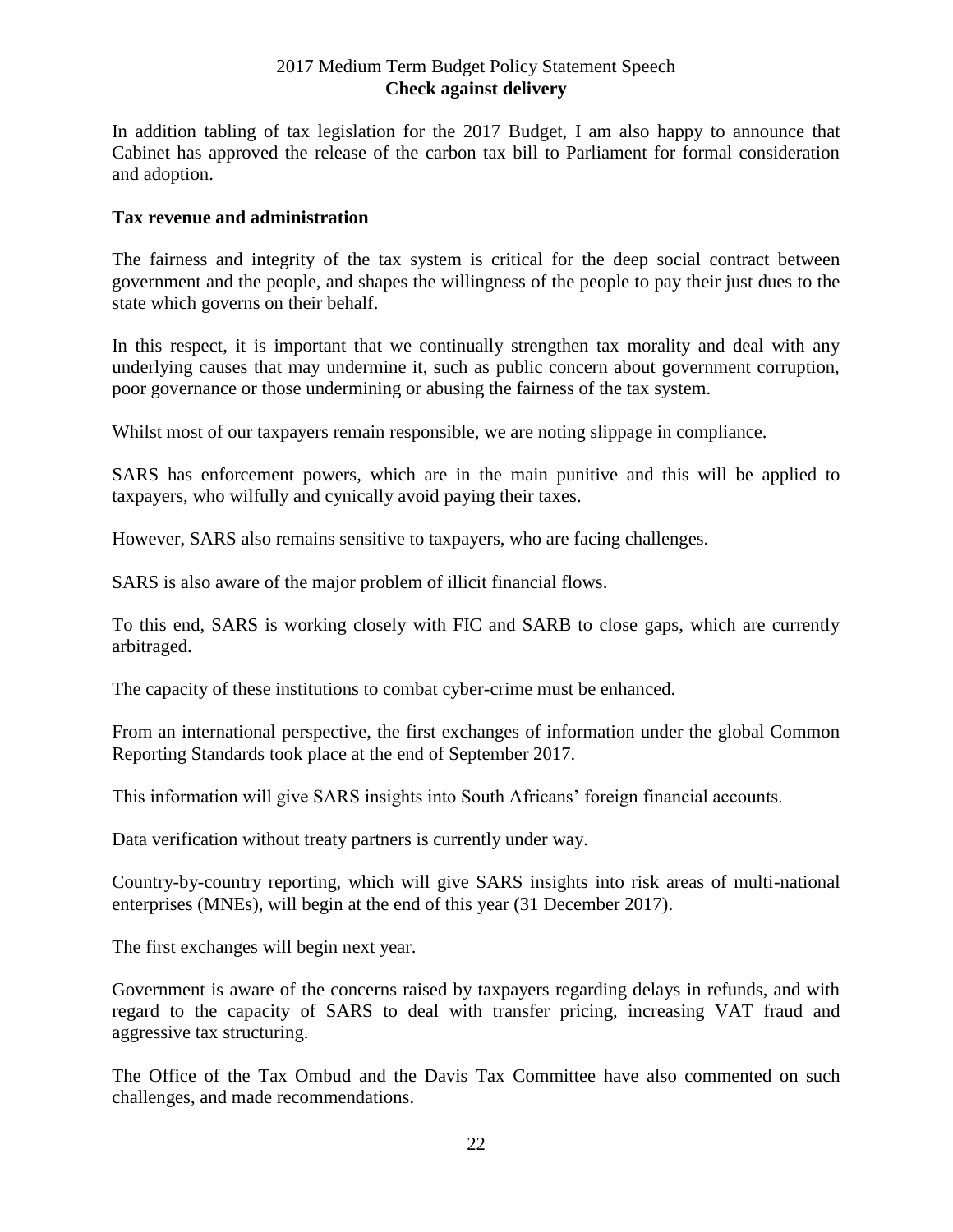I am engaging with the Commissioner of SARS on the recommendations, to take concrete and practical steps to help improve taxpayer confidence.

#### **Financial sector transformation**

The financial services sector is at the heart of the South African economy and touches the life of all citizens.

Financial services allow people to make daily economic transactions, save and preserve wealth to meet future aspirations and retirement needs, and insure against the loss of income, personal disaster or vulnerability.

At the macro level, the financial sector enables economic growth, job creation, the building of vital infrastructure and sustainable development for South Africa and her people.

The new Twin Peaks system of financial regulation represents a significant reform.

It will create a new regulator for market conduct, which will substantially improve the way financial institutions treat their customers.

For too long, consumers have been sold inappropriate products, and face high costs and a wall of opaqueness.

For example, one of the furniture chains sold retrenchment insurance to retired people.

I will shortly be releasing for public comment, draft transitional regulations to begin the process of implementing the Twin Peaks system.

We are on track to create the two new authorities in the 2018/19 financial year.

Honourable Speaker, we also need a transformative financial sector – a sector that is not only transformed, but is transformative to the economy.

The Finance and Trade and Industry Portfolio Committees in Parliament have done excellent work over the past few months holding hearings on all aspects of financial sector transformation.

There is consensus that more can be done in transforming the sector.

Their draft report carefully balances the competing interests of the nation as a whole, foreign investors, borrowers, lenders and ordinary South Africans.

This report will assist in preparing for the Financial Sector Summit that we hope NEDLAC will convene early next year, so that we can take stronger steps in developing appropriate targets for the Financial Sector Charter which accelerate broader transformation.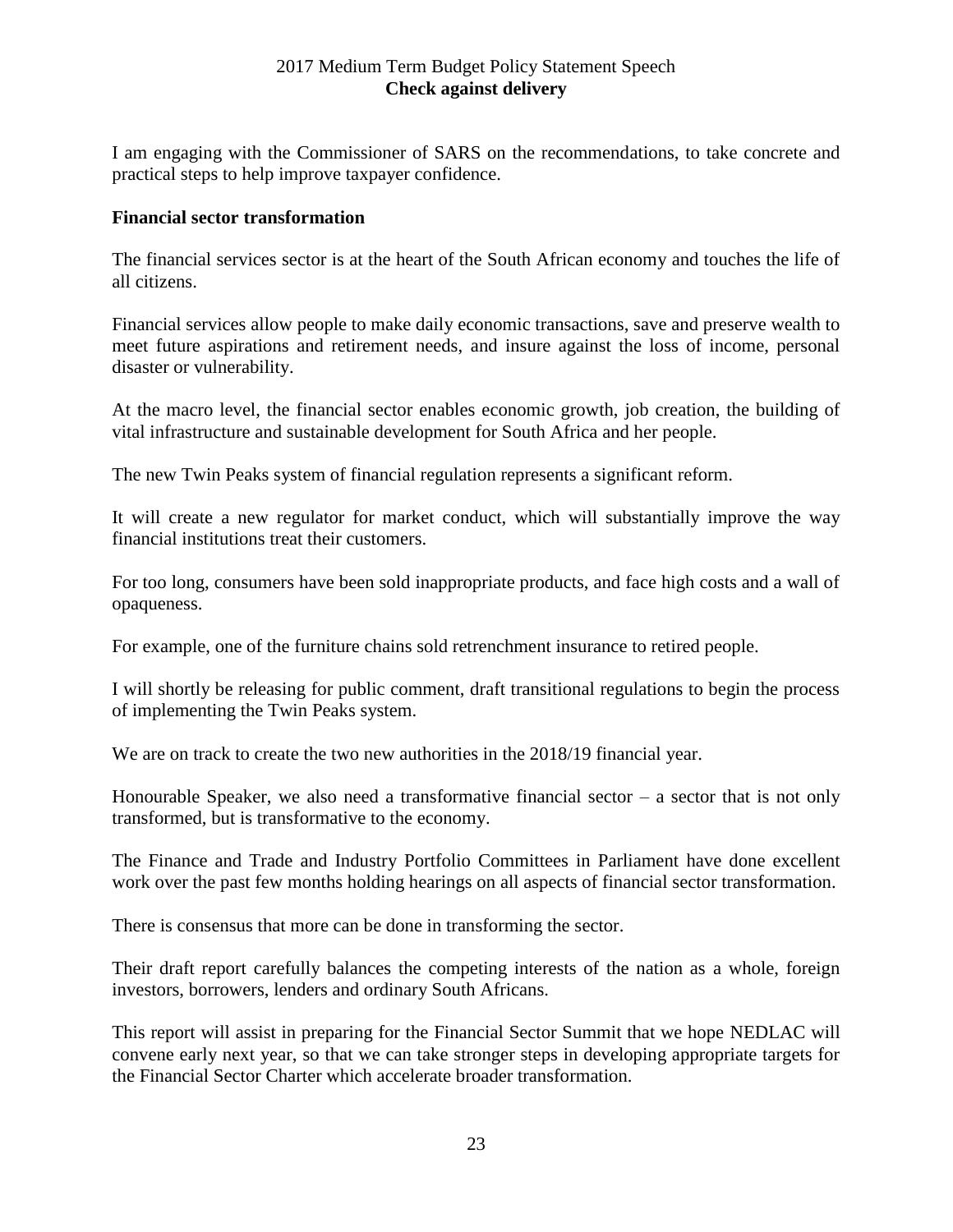In the interim, Minister Davies and I support the latest version of the financial sector charter all stakeholders have developed in the last two years, to comply with the latest BEE codes.

The development of Sector codes is an integral and strategic vehicle to advance transformation in the economy at sectoral level.

Sector codes provide sector stakeholders an opportunity to develop a common vision for the growth and transformation of their sector.

The new financial sector code, supported by all stakeholders, sees transformation as being about not only ownership, but also skills development, targets for empowerment finance, access to credit, management control, and the provision of services to previously underserved areas.

#### **Supply Chain Management efficiencies and Cost Containment**

Government is also working diligently on achieving efficiencies in Supply Chain Management.

Since the introduction of expenditure ceilings and the implementation of specific cost containment measures in 2013 spending on consultants, travel, accommodation, catering, advertising and conferences has declined by R2 billion.

The Office of the Chief Procurement Officer (OCPO) has managed to expose corrupt activities in certain government institutions and state-owned enterprises through the review of contracts above R10 million.

The fight against corruption is being accelerated and National Treasury is currently working with law enforcement agencies to investigate contracts which are alleged to be irregularly procured in certain state-owned enterprises.

The fight against fraud, corruption and abuse of supply chain management system is being extended to cover both public and private sector corruption.

This includes restricting companies found to have contravened competition laws through collusive practices which rob government and citizens of billions of rands.

OCPO has strengthened the initiatives to modernize public procurement through the use of technology to automate procurement processes to simplify and reduce the costs of doing business with government, generate savings through centrally arranged contracts and implementation of a differentiated procurement approach through strategic procurement initiatives.

The National Treasury and provincial treasuries are working with relevant government departments in identifying sectors and commodities for potential investment by black industrialists to promote local industrialization and local economic development for job creation.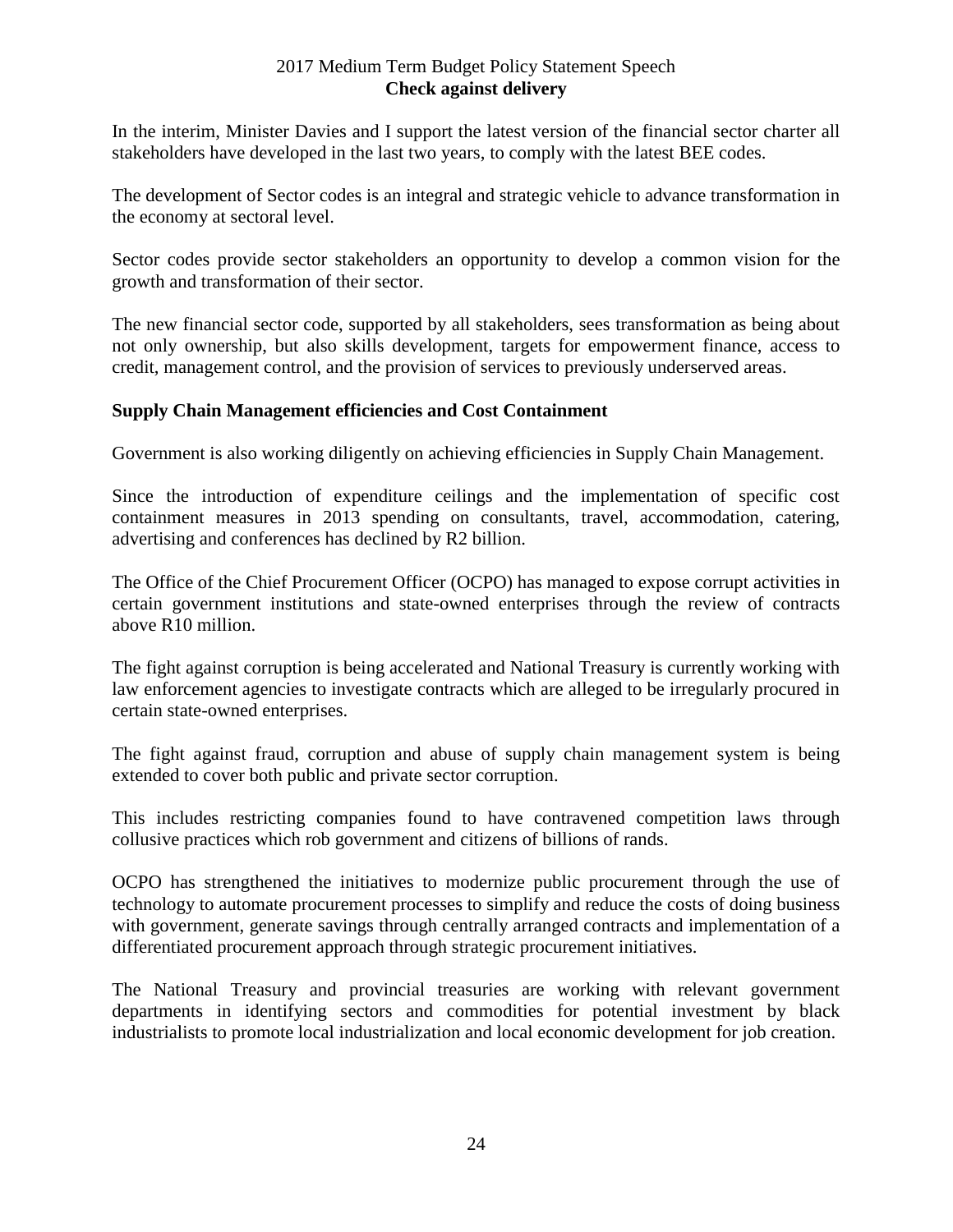The payment of legitimate invoices to suppliers within the prescribed 30 days is critical for SMEs. Failure to do so is devastating for small businesses, and is a financial misconduct in terms of the PFMA and MFMA.

Therefore, accounting officers and accounting authorities who fail to do so should be charged for financial misconduct.

There must be consequence management in this regard.

Further, performance agreements of accounting officers and accounting authorities must include timeous payment of suppliers as one of the key performance areas.

#### **Stabilizing and revitalizing state-owned companies**

Recent years have seen several worrying developments with regard to state-owned companies, with worrying trends of governance failures, corruption, operational inefficiency and the need for government bailouts.

In this way, state-owned companies (SOCs) are developing a poor reputation with the public at large, and have become a major fiscal risk to the country due to government guarantees of their debt.

SOCs, some of which are among the biggest companies in the country, are powerful levers for the state to directly drive economic transformation.

They have played a leading role in the development of world class infrastructure which sustains the South African economy.

South Korean development economist Ha-Joon Chang points out that many advanced countries relied on state-owned companies to industrialize.

They provide services to historically neglected communities, invest heavily in skills development and support the development and transformation of upstream suppliers and downstream customers.

State-owned companies have played a critical role in the advancement of black professionals, managers and skilled workers, many of whom have gone on to play leading roles in the private sector.

SOCs like Eskom, Transnet and SAA, are multi-billion rand companies by revenue, with enormous value chains.

We have increasingly begun to use these strategically, incorporating localization and preferential procurement into their operation philosophy and investment plans.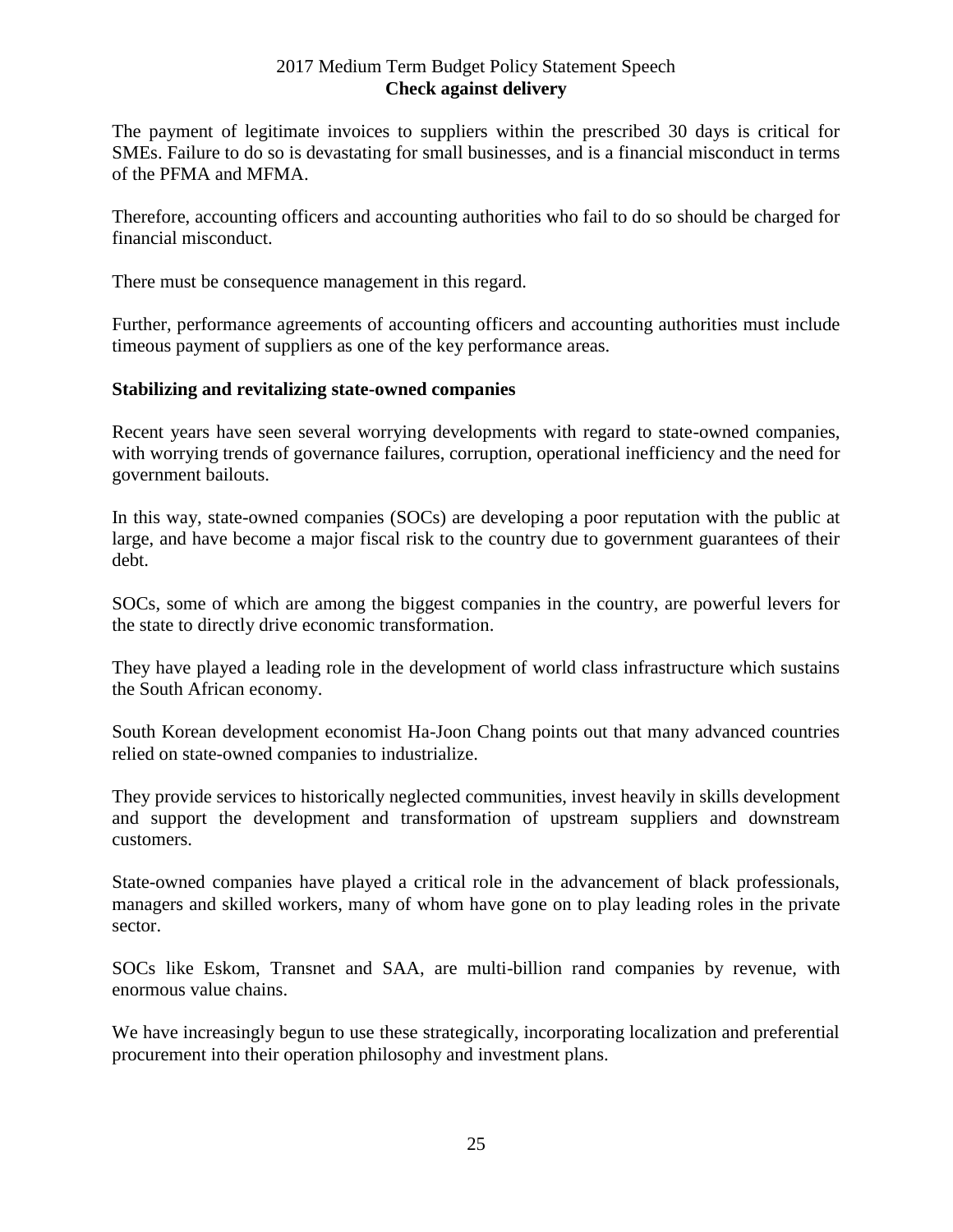Thus, for example, at Transnet we established a trend of appointing black accounting firms as external and internal auditors, contracts worth tens of millions of rands annually.

In addition to the revenue flowing to these companies, it helps advance their growth in making it more difficult for large private-sector companies to exclude them on the basis that they have not proven their ability to service large, complex enterprises.

This is an illustration of the developmental impact of SOCs, if leveraged strategically.

The current challenges at some of our SOCs obscure the success and progress evident at stable and self-sustaining SOCs such as:

- DBSA which is a leading institution on the continent in infrastructure provision, particularly at local government level;
- ACSA, which has rolled out world class airport infrastructure which has helped position our country as a dynamic regional business and tourism hub;
- and the Land Bank, which plays a key role in supporting emerging farmers, and agricultural development more broadly.

Government can manage SOCs well, and will act decisively to stabilize those which are experiencing challenges.

Executives of SOCs are paid competitive salaries for their professional expertise as business managers.

The public, and indeed government as a Shareholder, are correct to expect a lot of them.

As the Shareholder, we are tired of being dragged into crises by those we employ to govern and manage state-owned companies.

This must end.

The trend of SOCs seeking bailouts to finance operational expenditure, inefficiency and waste must also be brought to an end.

In due course, National Treasury will make proposals to make our government guarantee framework more stringent.

It is imperative that government ensures that the Boards of Directors in the SOCs are properly qualified, ethical and provide the requisite skill sets that will ensure that the SOCs are soundly and profitably run, to properly serve their mandates.

This needs to be done without delay.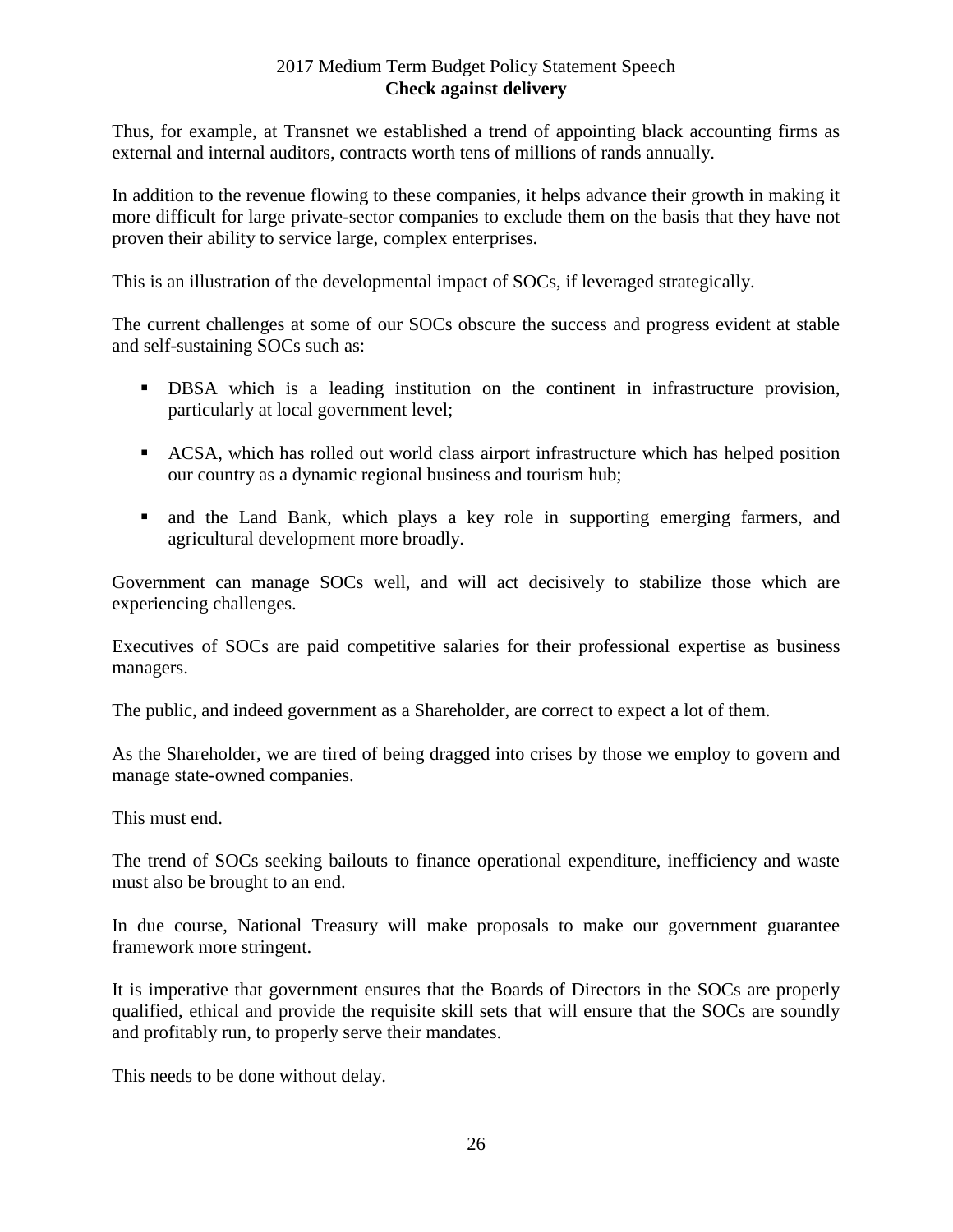If board members do not exercise the leadership, good governance and financial management expected of them, government must act quickly and decisively.

Last week, government appointed a new board at the SABC, and overhauled the board of South African Airways.

These entities now have trusted, capable boards which will be supported and expected to guide their institutions back to healthy and sustainable operating states.

I would like to take this opportunity to thank the lenders to SAA, especially our local banks, for the understanding and patriotism they have shown, and the constructive role they continue to play in SAA's turnaround.

After we meet the new board of SAA, we will pronounce on our plans to consolidate aviation assets and bring in a strategic equity partner.

We believe a strategic equity partner can play an important role in SAA's turnaround, as well as unlocking value for the fiscus which has invested significantly in the airline over the years.

Despite its current challenges, government remains convinced that retaining a national carrier, is in the public interest.

It is in our national interest, to have influence over our connectivity to all parts of the world, and not have to rely exclusively on the profit and scheduling considerations of global airlines.

SAA sells South Africa's economy, tourism and culture to every one of its passengers.

Global airlines do not, and will not, perform this priceless marketing and branding role for us.

So let us not ignore the contribution SAA is making to our nation's development, even as we insist on dramatic improvements in its governance, strategy and operations.

Similarly, Eskom is critical to our development, with the link between electricity infrastructure and economic growth being well established.

Over the last decade, our economic growth was effectively capped by our electricity supply constraints, which we have now resolved.

Of course, we now have the problem of surplus capacity, but that is a better problem to have.

Eskom is addressing this by working with its intensive users to grow demand, as well as increasing exports to our neighbouring countries.

The energy mix going forward, and sequencing of adding new generation capacity, will be informed by the updated Integrated Resource Plan.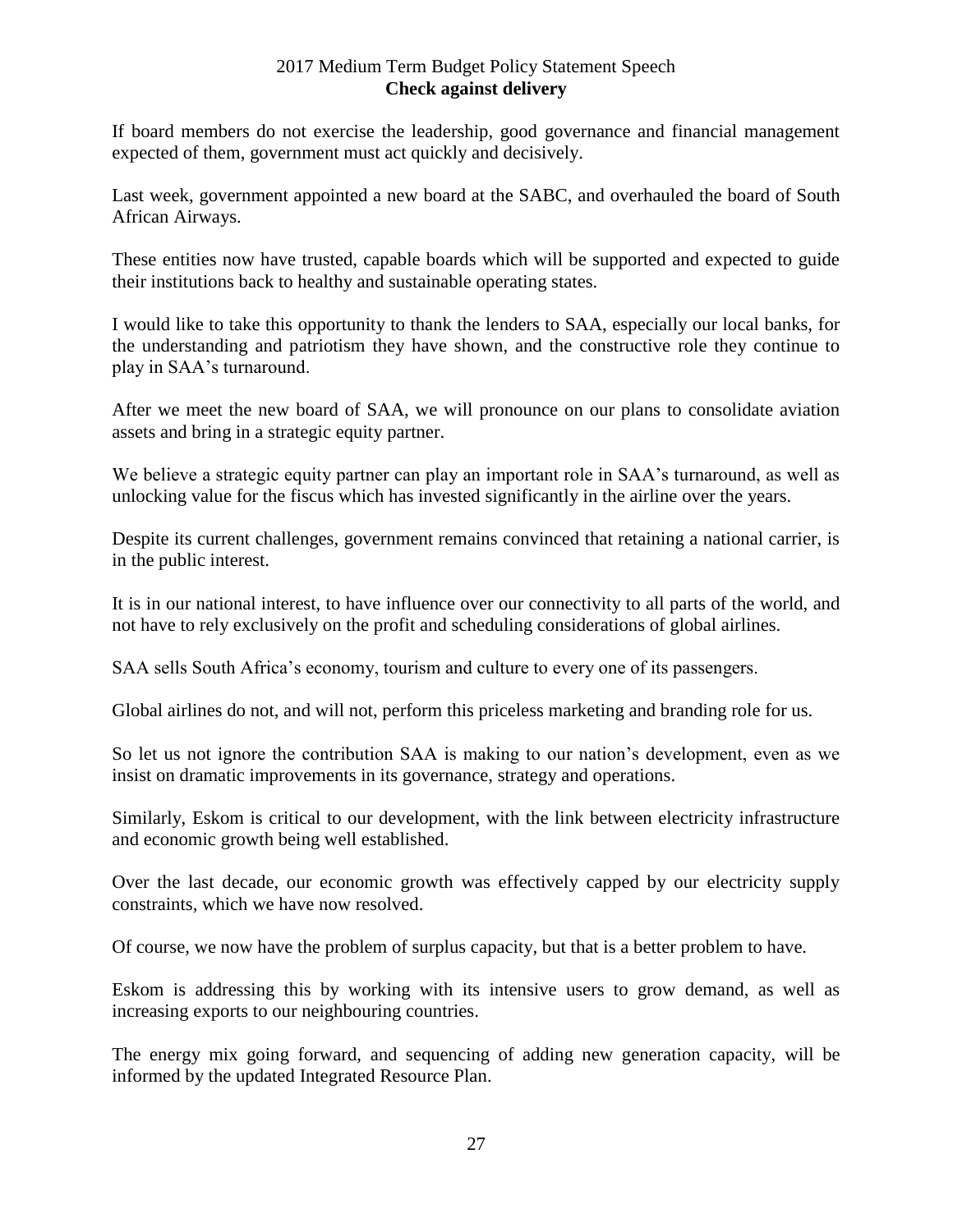During the Presidency Budget Vote on 31 May 2017, President Zuma re-affirmed the view that: "With regard to nuclear energy, we reiterate that the programme will be implemented at a pace and scale that the country can afford."

This will necessarily take the economic climate and electricity demand into consideration.

It is Eskom's governance issues which are of major concern to government.

The failures of governance, leadership and financial management Eskom are of grave concern.

As government is guarantor over a significant portion of Eskom's debt, it has become a significant risk to the entire economy.

Eskom is simply too important to the country to fail, and we will not allow it to.

A team from National Treasury with the necessary expertise will work closely with the Department of Public Enterprises to address the governance, management and financial management challenges at Eskom and report back periodically.

Government commits to the following urgent steps.

We will appoint a new board at Eskom before the end of November this year.

Working with the new board, we will ensure a credible executive management team is in place.

We will ensure its financial management complies with the Public Financial Management Act (PFMA), and that irregular expenditure is accounted for.

#### **Conclusion**

In conclusion…

Five years on from the adoption of the NDP Vision 2030, the fast growth that will enable us to make substantial progress in eliminating unemployment, poverty and inequality remains elusive.

We must find the wisdom, the humility and the perspective to ask how must we remake ourselves in order to build the South Africa we want?

The global economy is growing again after the turbulence of the financial crisis and ensuing recovery. While not without risks, global conditions are favourable for South African growth.

To take advantage of this, we must get out of our own way and forge a working coalition for inclusive growth and economic transformation.

Restoring confidence is the cheapest form of stimulus we can inject.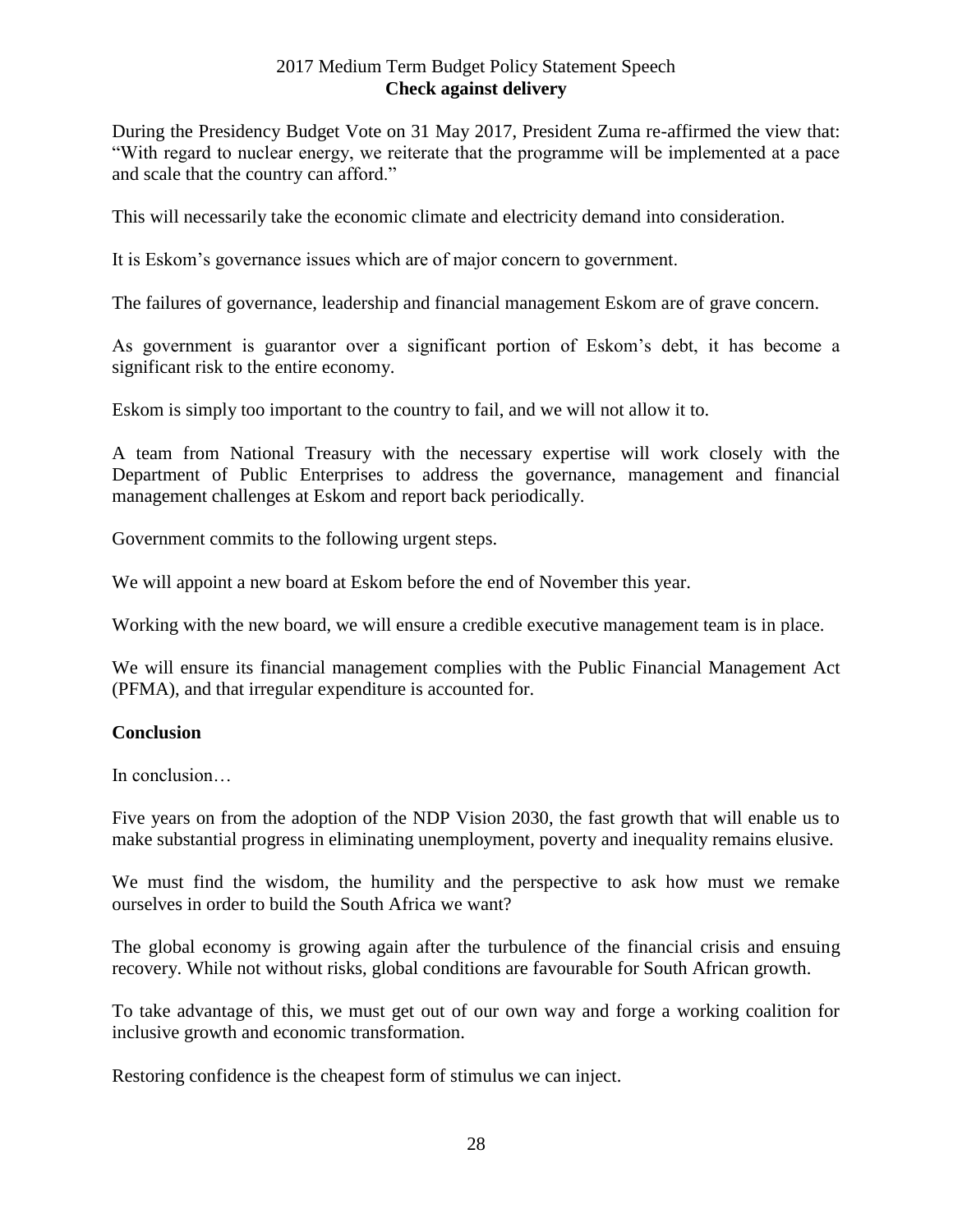Delivering on the 14 confidence-boosting measures announced in July is a start.

It must be followed up with structural and microeconomic reforms.

Government must move at the pace required by society and the economy, not expect it to slow down and wait on our behalf.

We were once one of the world's great mining countries; we can be that again, this time with the benefits shared across our entire society.

We can reindustrialise our economy with manufacturing as a platform.

We have one of the world's most beautiful countries, with warm people and rich culture and history. We can grow our tourism sector even more, creating sustainable jobs.

Let us view tourism as an export growth sector.

Government recognizes that action must be taken to stabilize gross public debt, requiring touch decisions on expenditure, even as we acknowledge that growth is the essential prerequisite for restoring the health of the nation's finances.

Honourable Members, the challenge is clear.

We must drive inclusive growth and economic transformation.

We must deliver on our commitments to regain the confidence of citizens and the business community.

We must work with business, labour and civil society to forge consensus on structural reforms and growth programmes.

We must bridge divides, make difficult decisions, and transcend special interests in the nation's interest.

We must remake ourselves, and in so doing, remake our society.

We must plant the seeds of the harvest we hope to reap.

In that way, we can build the South Africa we want.

We can bring forth the harvest and the realisation of our dreams.

In the Preface to his book, Development as Freedom, Amartya Sen says right at the onset:

"We live in a world of unprecedented opulence, of a kind that would have been hard even to imagine a century or two ago. There have also been changes beyond the economic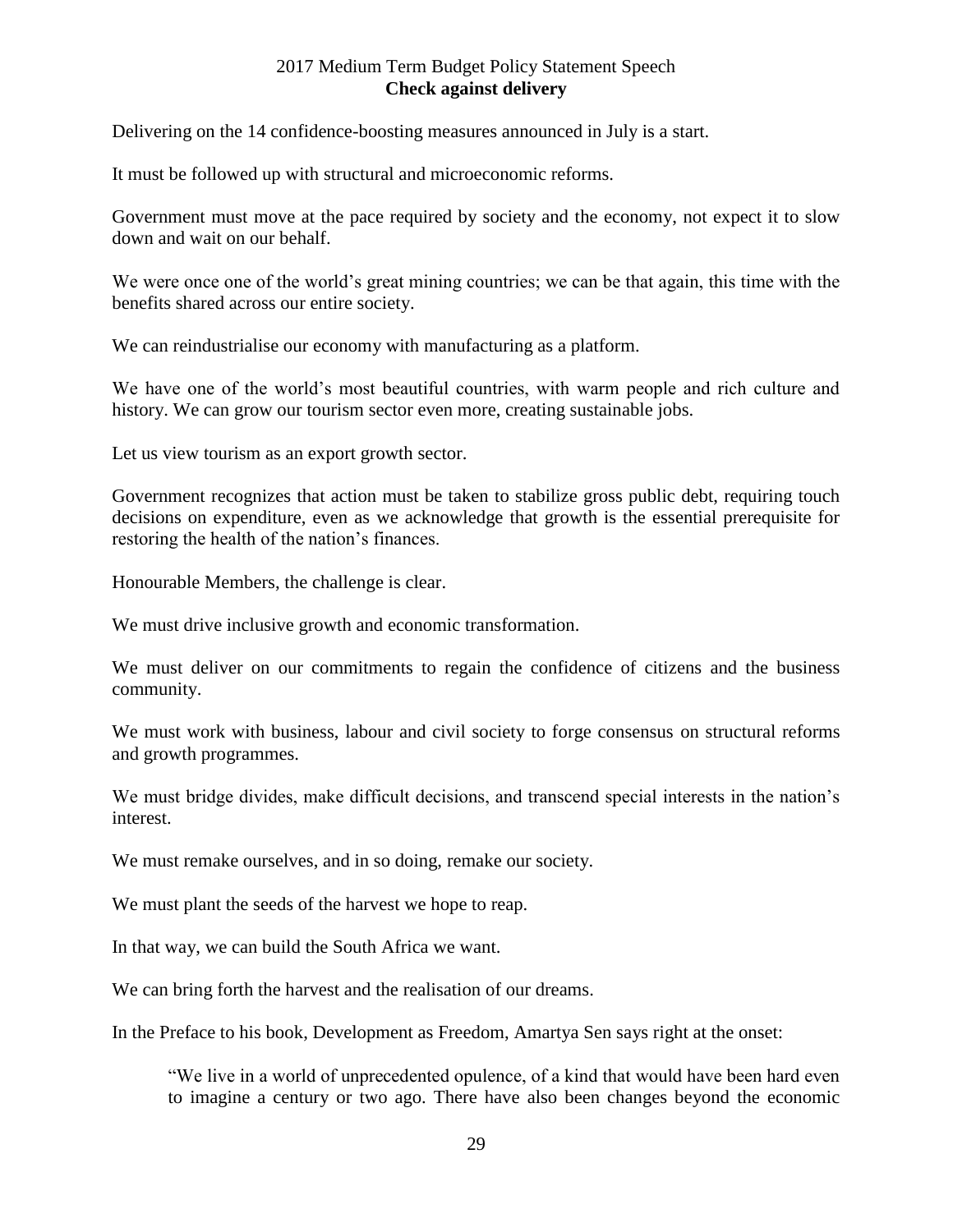sphere… And yet we also live in a world with remarkable deprivation, destitution and oppression. There are many new problems as well as old ones, … Overcoming these problems is a central part of the exercise of development."

He proceeds to say:

"Indeed, individual agency is, ultimately, central to addressing these deprivations. On the other hand, the freedom of agency that we individually have is inescapably qualified and constrained by the social, political and economic opportunities that are available to us. There is a deep complementarity between individual agency and social arrangements... Expansion of freedom is viewed, in this approach, both as the primary end and as the principal means of development."

This is what we must pursue – the expansion of the frontiers of political, social and economic opportunity of our people in order to enhance their freedom of agency.

If the masses of our people must sow the seeds of the fruit they must harvest, then we must do all we can to uplift the growth by implementing the structural and SOC reforms required to get us out of the slow growth zone.

As I have repeatedly said throughout this speech, it is in our hands, we must shake the complacency off, accept the urgent challenges we have and increase the pace and scale of the implementation of the reforms.

This MTBPS is a collective policy statement of Cabinet.

President Zuma, thank you for your guidance and leadership.

Deputy President Ramaphosa, thank you for your encouragement.

I would also like to thank my Cabinet colleagues, members of the Ministers' Committee on the Budget and the Presidential Fiscal Committee for their cooperation and support.

I wish to thank Provincial Premiers and Finance MECs, and Municipal Mayors for their commitment, cooperation and ideas in confronting our shared fiscal and financial responsibilities.

Deputy Minister Buthelezi and Director-General Mogajane have given invaluable support throughout the budget process.

I know that Members of the House will join me in expressing appreciation to:

- Staff of the National Treasury,
- The South African Reserve Bank,